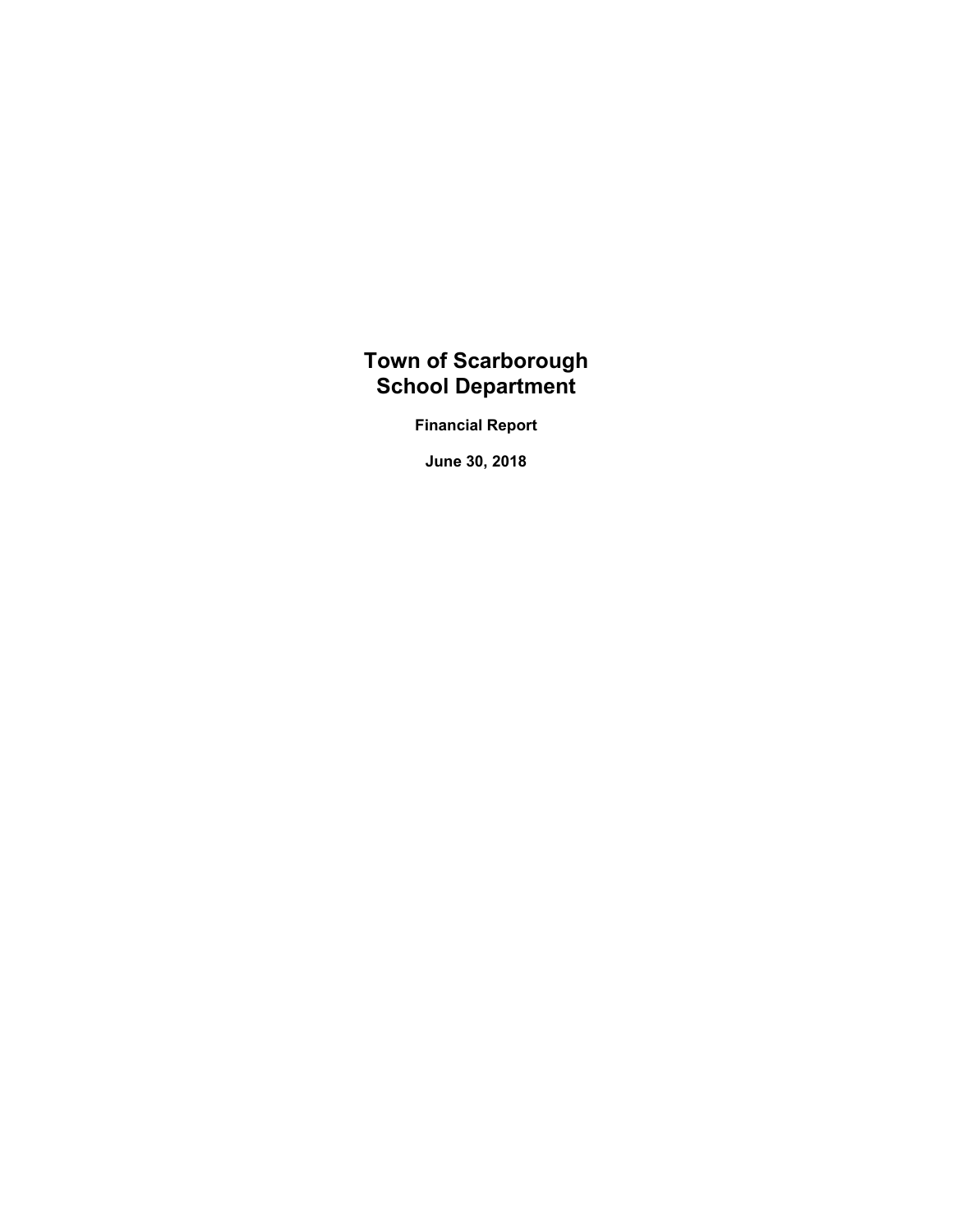# **CONTENTS**

| <b>Independent Auditors' Report</b>                                                                                                   | 1              |
|---------------------------------------------------------------------------------------------------------------------------------------|----------------|
| <b>Balance Sheet - Governmental Funds</b>                                                                                             | $\mathbf{3}$   |
| Statement of Revenues, Expenditures and Changes in Fund Balances -<br><b>Governmental Funds</b>                                       | 4              |
| <b>Statement of Revenues, Expenditures and Changes in Fund Balance</b><br>Budget (Non-GAAP Budgetary Basis) and Actual - General Fund | 5              |
| <b>Statement of Fiduciary Net Position - Fiduciary Funds</b>                                                                          | 6              |
| Statement of Changes in Fiduciary Net Position - Fiduciary Funds                                                                      | $\overline{7}$ |
| <b>Notes to Financial Statements</b>                                                                                                  | 8              |
| <b>Independent Auditor's Report on Additional Information</b>                                                                         | 15             |
| Schedule of Revenues, Expenditures and Changes in Fund Balances -<br><b>Special Revenue Funds</b>                                     | 16             |
| Schedule of Revenues, Expenditures and Changes in Fund Balances -<br><b>Non-major Capital Projects Funds</b>                          | 17             |
| Schedule of Changes in Fiduciary Net Position -<br><b>Private-Purpose Trust Funds</b>                                                 | 18             |
| Statement of Cash Receipts and Cash Disbursements -<br><b>Student Activity Funds</b>                                                  | 19             |
| <b>Schedule of Expenditures of Federal Awards</b>                                                                                     | 27             |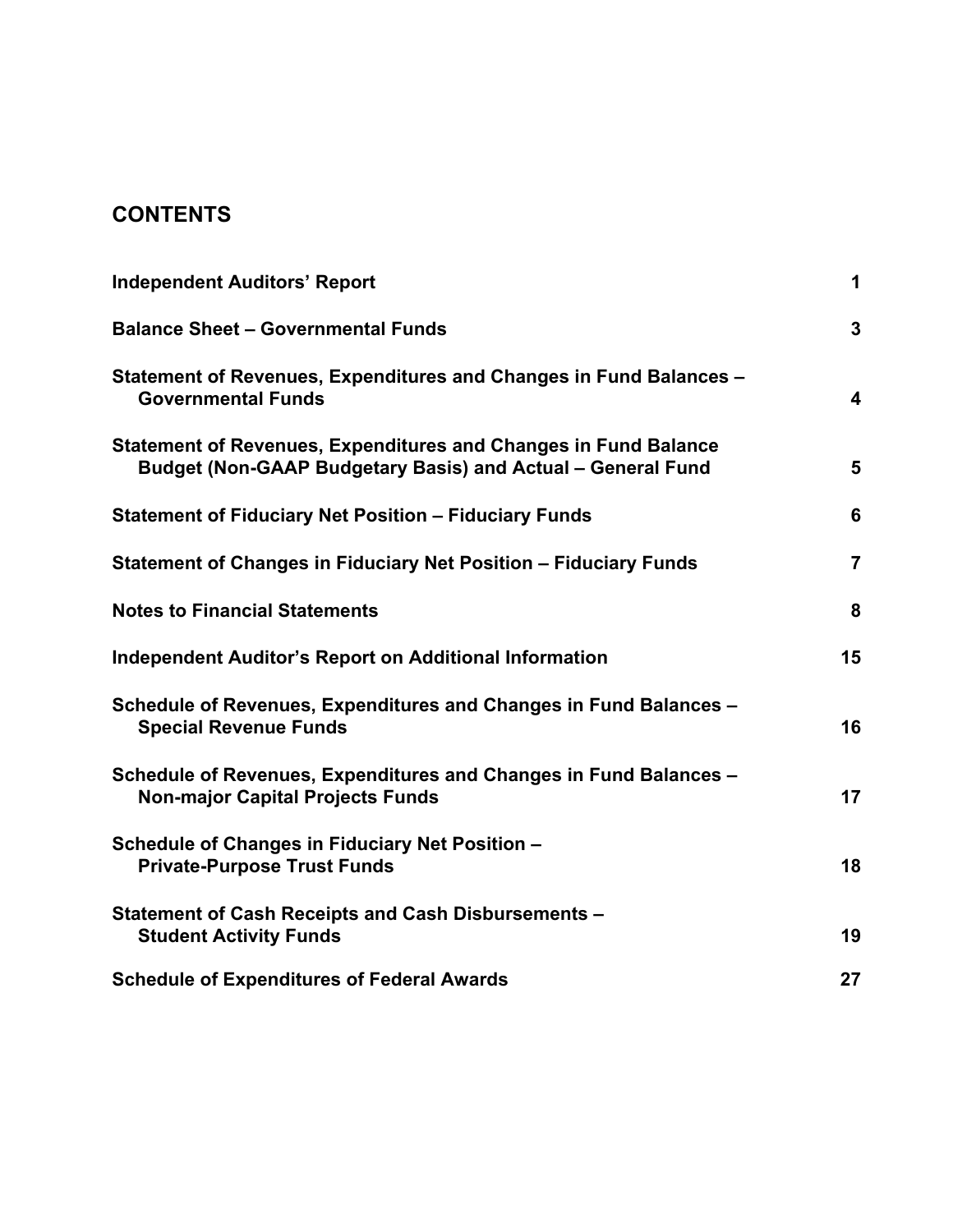

#### **Independent Auditors' Report**

Board of Education Town of Scarborough School Department Scarborough, Maine

#### **Report on the Financial Statements**

We have audited the accompanying financial statements of the major fund and the remaining fund information of the Town of Scarborough School Department (the School Department), a department of the Town of Scarborough, Maine, as of and for the year ended June 30, 2018, and the related notes to the financial statements, as listed in the table of contents.

#### **Management's Responsibility for the Financial Statements**

Management is responsible for the preparation and fair presentation of these financial statements in accordance with accounting principles generally accepted in the United States of America; this includes the design, implementation, and maintenance of internal control relevant to the preparation and fair presentation of financial statements that are free from material misstatement, whether due to fraud or error.

#### **Auditors' Responsibility**

Our responsibility is to express opinions on these financial statements based on our audit. We conducted our audit in accordance with auditing standards generally accepted in the United States of America and the standards applicable to financial audits contained in *Government Auditing Standards*, issued by the Comptroller General of the United States. Those standards require that we plan and perform the audit to obtain reasonable assurance about whether the financial statements are free from material misstatement.

An audit involves performing procedures to obtain audit evidence about the amounts and disclosures in the financial statements. The procedures selected depend on the auditors' judgment, including the assessment of the risks of material misstatement of the financial statements, whether due to fraud or error. In making those risk assessments, the auditor considers internal control relevant to the entity's preparation and fair presentation of the financial statements in order to design audit procedures that are appropriate in the circumstances, but not for the purpose of expressing an opinion on the effectiveness of the entity's internal control. Accordingly, we express no such opinion. An audit also includes evaluating the appropriateness of accounting policies used and the reasonableness of significant accounting estimates made by management, as well as evaluating the overall presentation of the financial statements.

We believe that the audit evidence we have obtained is sufficient and appropriate to provide a basis for our audit opinions.

#### **Opinions**

In our opinion, the financial statements referred to above present fairly, in all material respects, the respective financial position of the major fund and the remaining non-major fund information of the School Department, as of June 30, 2018, and the respective changes in financial position and the respective budgetary comparison for the General Fund for the year then ended in accordance with accounting principles generally accepted in the United States of America.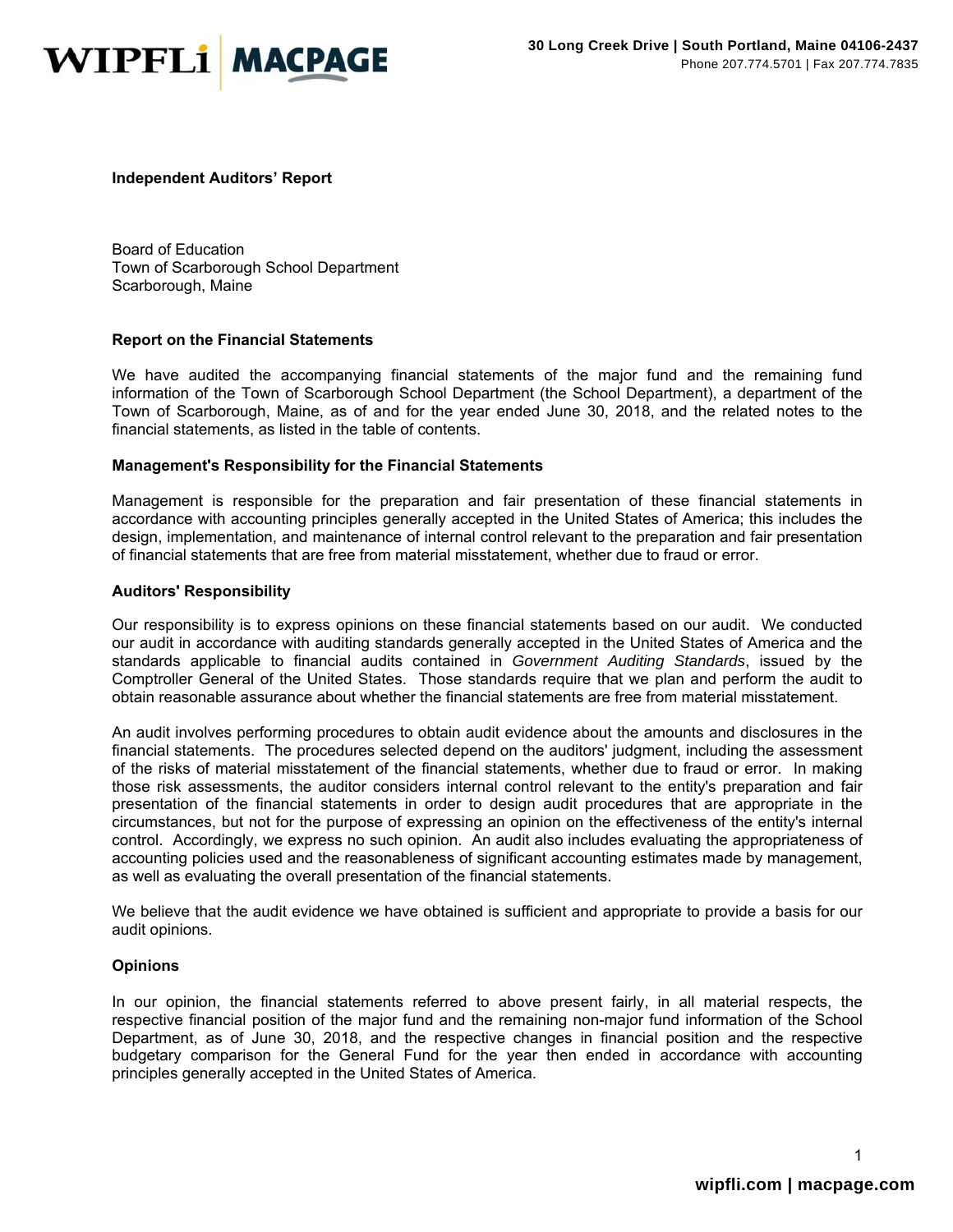Board of Education Town of Scarborough School Department

#### *Emphasis of Matter*

As discussed in Note 1, the financial statements of the School Department are intended to present the financial position, the changes in financial position of only that portion of the major fund and the remaining fund information of the Town of Scarborough, Maine that is attributable to the transactions of the School Department. They do not purport to, and do not present fairly, the financial position of the Town of Scarborough, Maine as of June 30, 2018 or the changes in its financial position for the year then ended in conformity with accounting principles generally accepted in the United States of America. Our opinions are not modified with respect to this matter.

#### **Other Matters**

#### *Required Supplementary Information*

Management has omitted the Management's Discussion and Analysis (MD&A) that accounting principles generally accepted in the United States of America requires to be presented to supplement the basic financial statements. Such missing information, although not a part of the basic financial statements, is required by the Governmental Accounting Standards Board, who considers it to be an essential part of financial reporting for placing the basic financial statements in an appropriate operational, economic, or historical context. Our opinion on the basic financial statements is not affected by this missing information.

#### **Other Reporting Required by** *Government Auditing Standards*

In accordance with *Government Auditing Standards,* we have also issued our report, dated January 31, 2019, on our consideration of the School Department's internal control over financial reporting and on our tests of its compliance with certain provisions of laws, regulations, contracts, and grant agreements and other matters. The purpose of that report is solely to describe the scope of our testing of internal control over financial reporting and compliance and the results of that testing, and not to provide an opinion on the effectiveness of the School Department's internal control over financial reporting or on compliance. That report is an integral part of an audit performed in accordance with *Government Auditing Standards* in considering the School Department's internal control over financial reporting and compliance.

Wippe LLP

South Portland, Maine January 31, 2019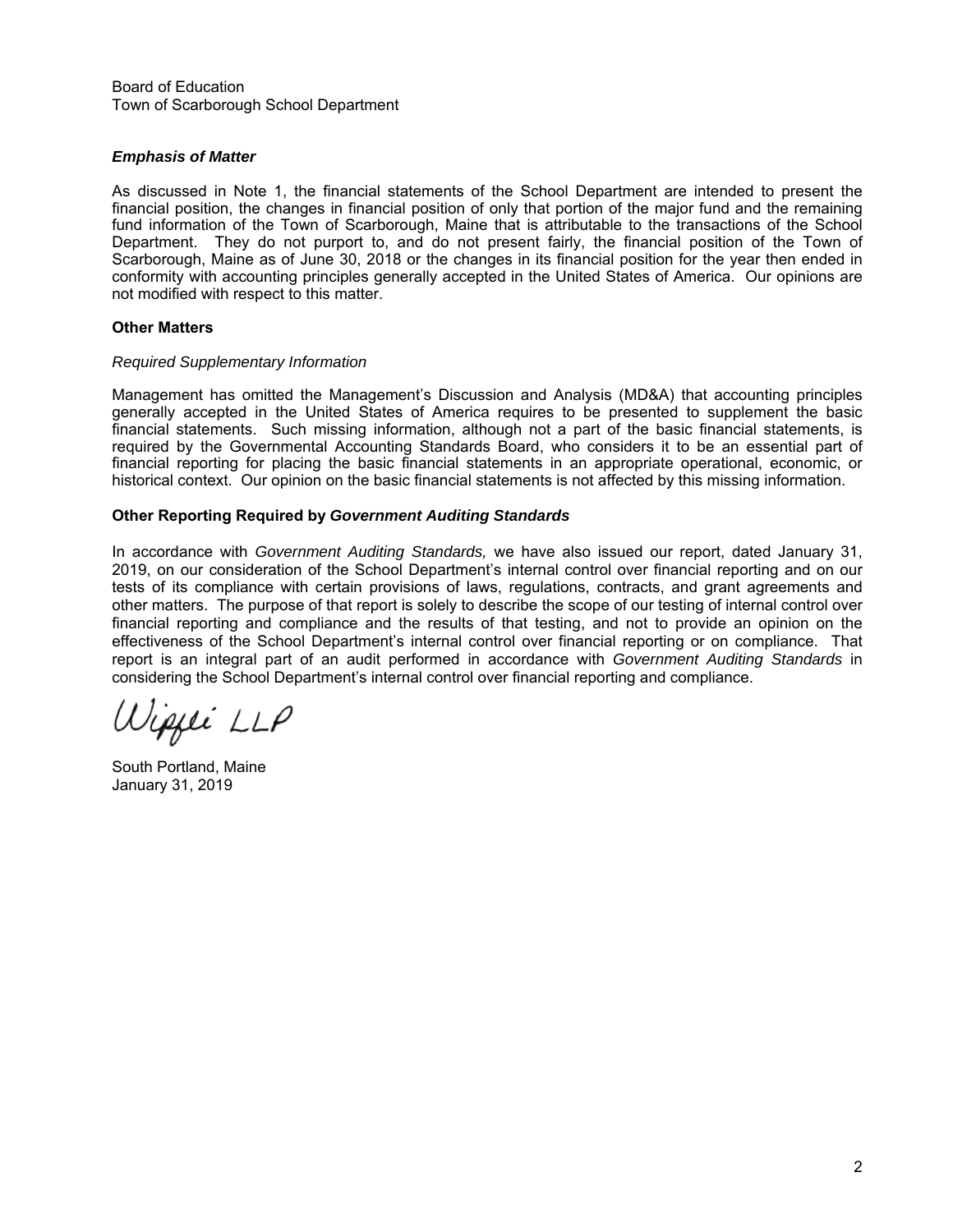# **Balance Sheet Governmental Funds**

**June 30, 2018**

| JUIIT JU, ZU IU                                                                  | General<br>Fund           | Non-Major<br>Special<br>Revenue<br><b>Funds</b> | Non-Major<br>Capital<br>Projects<br>Funds | Total<br>Governmental<br>Funds       |
|----------------------------------------------------------------------------------|---------------------------|-------------------------------------------------|-------------------------------------------|--------------------------------------|
| <b>Assets</b><br>Due from the Town<br>Intergovernmental receivables<br>Inventory | \$<br>5,546,973<br>85,884 | \$<br>37,170<br>470,746<br>30,957               | \$<br>404,363                             | \$<br>5,988,506<br>556,630<br>30,957 |
| <b>Total Assets</b>                                                              | \$<br>5,632,857           | \$<br>538,873                                   | \$<br>404,363                             | \$<br>6,576,093                      |
| <b>LIABILITIES AND FUND BALANCES</b>                                             |                           |                                                 |                                           |                                      |
| <b>Liabilities</b>                                                               |                           |                                                 |                                           |                                      |
| Accounts payable                                                                 | \$<br>610,473             | \$<br>35,260                                    | \$<br>7,517                               | \$<br>653,250                        |
| Accrued payroll                                                                  | 3,911,315                 | 32,997                                          |                                           | 3,944,312                            |
| Accrued withholdings                                                             | 29,753                    |                                                 |                                           | 29,753                               |
| Accrued compensated absences                                                     | 158,807                   |                                                 |                                           | 158,807                              |
| Accrued vacation                                                                 | 89,294                    |                                                 |                                           | 89,294                               |
| Unearned revenue<br><b>Total Liabilities</b>                                     | 232<br>4,799,874          | 1,494<br>69,751                                 | 7,517                                     | 1,726<br>4,877,142                   |
|                                                                                  |                           |                                                 |                                           |                                      |
| <b>Fund Balances</b>                                                             |                           |                                                 |                                           |                                      |
| <b>Fund balances</b>                                                             |                           |                                                 |                                           |                                      |
| Nonspendable                                                                     |                           |                                                 |                                           |                                      |
| Inventory                                                                        |                           | 30,957                                          |                                           | 30,957                               |
| Restricted                                                                       |                           |                                                 |                                           |                                      |
| Special revenue funds                                                            |                           | 438,165                                         | 396,846                                   | 438,165                              |
| Capital project funds<br>Assigned                                                |                           |                                                 |                                           | 396,846                              |
| Carryover                                                                        | 500,000                   |                                                 |                                           | 500,000                              |
| Unassigned                                                                       |                           |                                                 |                                           |                                      |
| General fund                                                                     | 332,983                   |                                                 |                                           | 332,983                              |
| <b>Total Fund Balances</b>                                                       | 832,983                   | 469,122                                         | 396,846                                   | 1,698,951                            |
| <b>Total Liabilities and Fund Balances</b>                                       | 5,632,857                 | \$<br>538,873                                   | 404,363                                   | \$<br>6,576,093                      |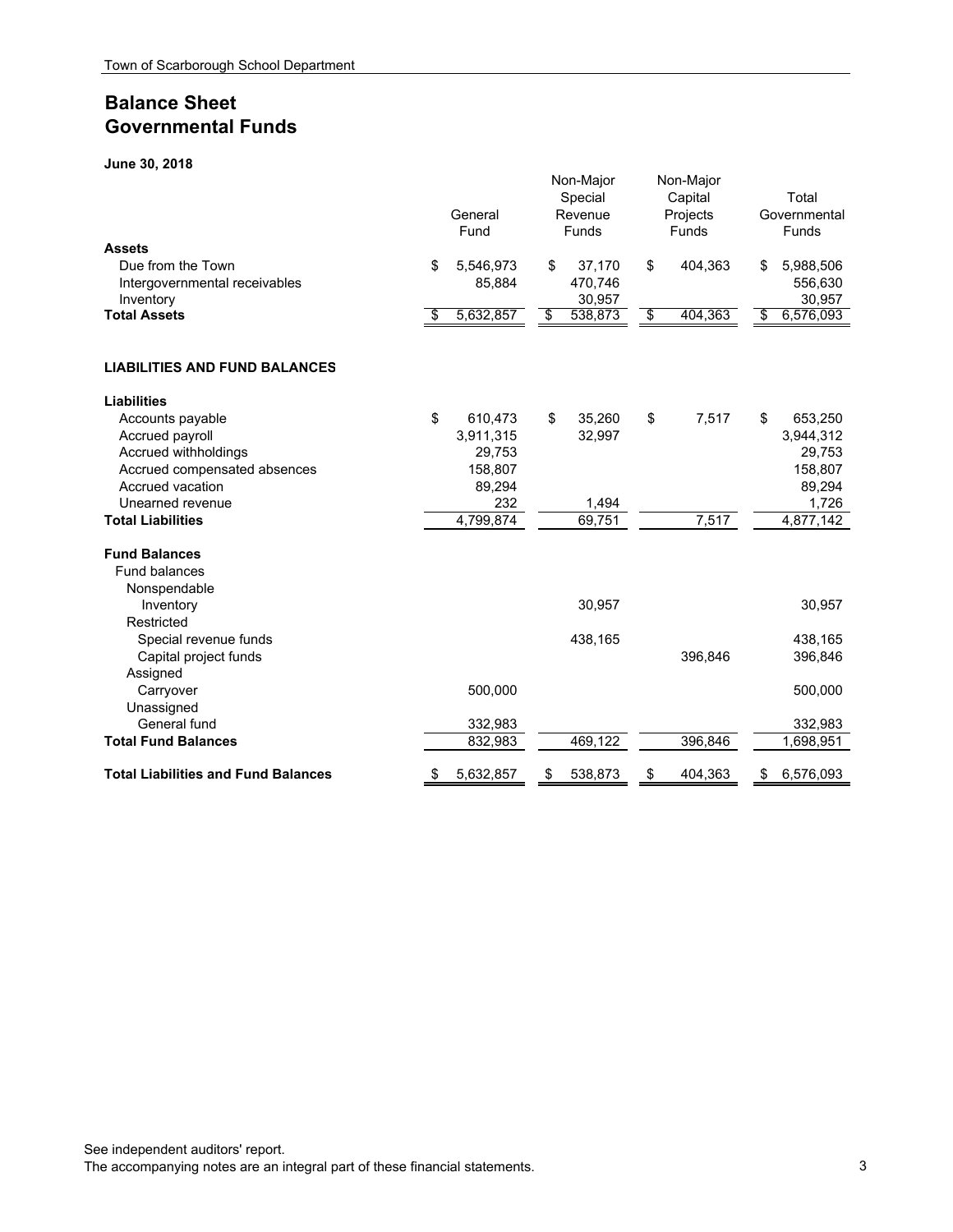## **Statement of Revenues, Expenditures and Changes in Fund Balances - Governmental Funds**

|                                                                                                 | General<br>Fund | Non-Major<br>Special<br>Revenue<br>Funds | Non-Major<br>Capital<br>Projects<br>Funds | Total           |
|-------------------------------------------------------------------------------------------------|-----------------|------------------------------------------|-------------------------------------------|-----------------|
| <b>Revenues</b>                                                                                 |                 |                                          |                                           |                 |
| Local allocation                                                                                | \$42,204,017    | 188,942<br>\$                            | \$<br>53,000                              | \$42,445,959    |
| State subsidy                                                                                   | 2,055,550       |                                          |                                           | 2,055,550       |
| State subsidy - adult education                                                                 | 27,206          |                                          |                                           | 27,206          |
| State agency clients                                                                            | 107,333         |                                          |                                           | 107,333         |
| On-behalf payments - State of Maine pension contribution                                        | 3,281,000       |                                          |                                           | 3,281,000       |
| On-behalf payments - other postemployment benefit contribution                                  | 107,400         |                                          |                                           | 107,400         |
| Adult education                                                                                 | 149,179         |                                          |                                           | 149,179         |
| Student extra-curricular fees                                                                   | 125,560         |                                          |                                           | 125,560         |
| Miscellaneous                                                                                   | 265,551         |                                          | 1,408                                     | 266,959         |
| Intergovernmental revenue                                                                       |                 | 1,285,128                                |                                           | 1,285,128       |
| Federal donated commodities received                                                            |                 | 73,514                                   |                                           | 73,514          |
| Sale of meals                                                                                   |                 | 1,027,170                                |                                           | 1,027,170       |
| <b>Total Revenues</b>                                                                           | 48,322,796      | 2,574,754                                | 54,408                                    | 50,951,958      |
| <b>Expenditures</b>                                                                             |                 |                                          |                                           |                 |
| Regular instruction                                                                             | 19,451,055      |                                          |                                           | 19,451,055      |
| Special education                                                                               | 7,426,459       |                                          |                                           | 7,426,459       |
| Career and technical education                                                                  | 293,318         |                                          |                                           | 293,318         |
| Other instruction                                                                               | 1,179,525       |                                          |                                           | 1,179,525       |
| Student and staff support                                                                       | 4,414,029       |                                          |                                           | 4,414,029       |
| System administration                                                                           | 1,019,644       |                                          |                                           | 1,019,644       |
| School administration                                                                           | 1,827,096       |                                          |                                           | 1,827,096       |
| Transportation                                                                                  | 1,311,968       |                                          |                                           | 1,311,968       |
| <b>Facilities maintenance</b>                                                                   | 3,604,823       |                                          |                                           | 3,604,823       |
| Debt service and other commitments                                                              | 5,614,407       |                                          |                                           | 5,614,407       |
| Adult education                                                                                 | 173,329         |                                          |                                           | 173,329         |
| On-behalf payments - State of Maine pension contribution                                        | 3,281,000       |                                          |                                           | 3,281,000       |
| On-behalf payments - other postemployment benefit contribution                                  | 107,400         |                                          |                                           | 107,400         |
| Grant expenditures                                                                              |                 | 983,027                                  |                                           | 983,027         |
| School lunch expenditures                                                                       |                 | 1,530,481                                |                                           | 1,530,481       |
| Federal donated commodities used                                                                |                 | 73,514                                   |                                           | 73,514          |
| Capital outlay                                                                                  |                 |                                          | 853,142                                   | 853,142         |
| <b>Total Expenditures</b>                                                                       | 49,704,053      | 2,587,022                                | 853,142                                   | 53,144,217      |
|                                                                                                 |                 |                                          |                                           |                 |
| <b>Deficiency of Revenues Over Expenditures</b><br><b>Before Other Financing Sources (Uses)</b> | (1, 381, 257)   | (12, 268)                                | (798, 734)                                | (2, 192, 259)   |
|                                                                                                 |                 |                                          |                                           |                 |
| <b>Other Financing Sources (Uses):</b>                                                          |                 |                                          |                                           |                 |
| Transfers (to) from other funds                                                                 | (129, 714)      | 105,439                                  | 24,275                                    |                 |
| Bond proceeds                                                                                   |                 |                                          | 1,160,083                                 | 1,160,083       |
| <b>Total Other Financing Sources (Uses)</b>                                                     | (129, 714)      | 105,439                                  | 1,184,358                                 | 1,160,083       |
| <b>Net Change in Fund Balances</b>                                                              | (1,510,971)     | 93,171                                   | 385,624                                   | (1,032,176)     |
| <b>Fund Balances</b>                                                                            |                 |                                          |                                           |                 |
| <b>Beginning of Year</b>                                                                        | 2,343,954       | 375,951                                  | 11,222                                    | 2,731,127       |
| <b>End of Year</b>                                                                              | 832,983<br>\$   | 469,122<br>\$                            | 396,846<br>\$                             | 1,698,951<br>\$ |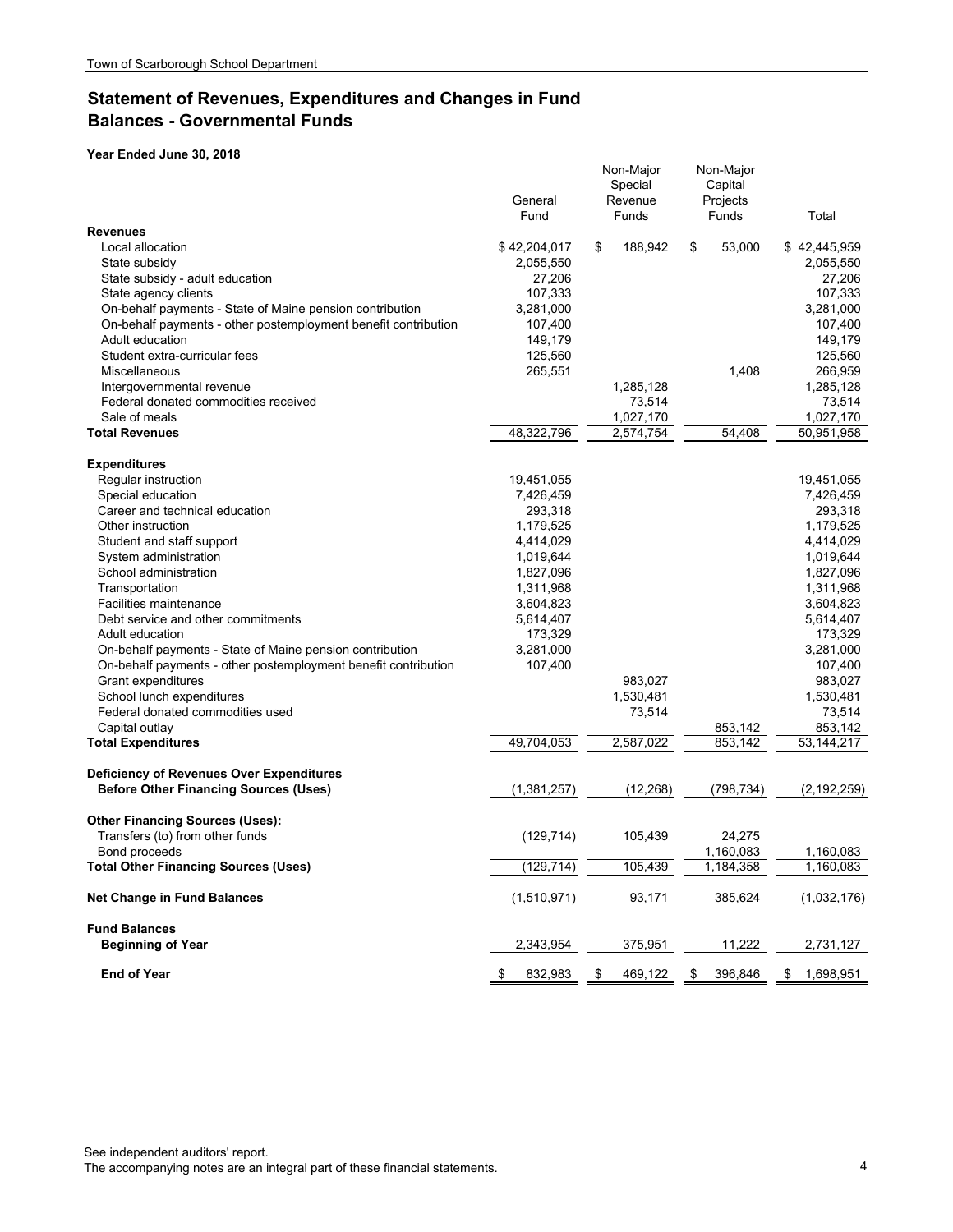# **Statement of Revenues, Expenditures and Changes in Fund Balance Budget (Non-GAAP Budgetary Basis) and Actual - General Fund**

|                                                          | Original<br><b>Budget</b> | Final<br><b>Budget</b> | Actual        | Variance<br>Positive<br>(Negative) |
|----------------------------------------------------------|---------------------------|------------------------|---------------|------------------------------------|
| <b>Revenues</b>                                          |                           |                        |               |                                    |
| Local allocation                                         | \$42,204,017              | 42,204,017             | \$42,204,017  |                                    |
| State subsidy                                            | 2,150,151                 | 2,150,151              | 2,055,550     | \$<br>(94, 601)                    |
| State agency clients                                     | 165,000                   | 165,000                | 107,333       | (57, 667)                          |
| Student activities fees                                  | 150,000                   | 150,000                | 125,560       | (24, 440)                          |
| Miscellaneous                                            | 356,000                   | 356,000                | 265,551       | (90, 449)                          |
| Adult education                                          | 182,701                   | 182,701                | 176,385       | (6, 316)                           |
| <b>Total Revenues</b>                                    | 45,207,869                | 45,207,869             | 44,934,396    | (273, 473)                         |
| <b>Expenditures</b>                                      |                           |                        |               |                                    |
| Regular instruction                                      | 19,675,688                | 19,671,488             | 19,451,055    | 220,433                            |
| Special education                                        | 7,558,169                 | 7,564,669              | 7,426,459     | 138,210                            |
| Career and technical education                           | 293,318                   | 293,318                | 293,318       |                                    |
| Other instruction                                        | 1,115,212                 | 1,192,061              | 1,179,525     | 12,536                             |
| Student and staff support                                | 4,659,167                 | 4,656,867              | 4,414,029     | 242,838                            |
| System administration                                    | 1,069,128                 | 1,055,943              | 1,019,644     | 36,299                             |
| School administration                                    | 1,837,854                 | 1,837,854              | 1,827,096     | 10,758                             |
| Transportation                                           | 1,494,471                 | 1,419,971              | 1,311,968     | 108,003                            |
| Facilities maintenance                                   | 3,818,590                 | 3,818,590              | 3,604,823     | 213,767                            |
| Debt service and other commitments                       | 5,603,571                 | 5,614,407              | 5,614,407     |                                    |
| Adult education                                          | 182,701                   | 182,701                | 173,329       | 9,372                              |
| <b>Total Expenditures</b>                                | 47,307,869                | 47,307,869             | 46,315,653    | 992,216                            |
| <b>Excess (Deficiency) of Revenues Over</b>              |                           |                        |               |                                    |
| <b>Expenditures Before Other Financing Sources</b>       | (2,100,000)               | (2, 100, 000)          | (1,381,257)   | 718,743                            |
| <b>Other Financing Sources</b>                           |                           |                        |               |                                    |
| Transfers from other funds                               |                           |                        | (129, 714)    | (129, 714)                         |
| <b>Excess (Deficiency) of Revenues Over Expenditures</b> | (2,100,000)               | (2,100,000)            | (1,510,971)   | 589,029                            |
| <b>Beginning Fund Balance Utilized</b>                   | 2,100,000                 | 2,100,000              | 2,343,954     | 243,954                            |
| Fund Balance, End of Year                                | \$                        | \$                     | 832,983<br>\$ | \$<br>832,983                      |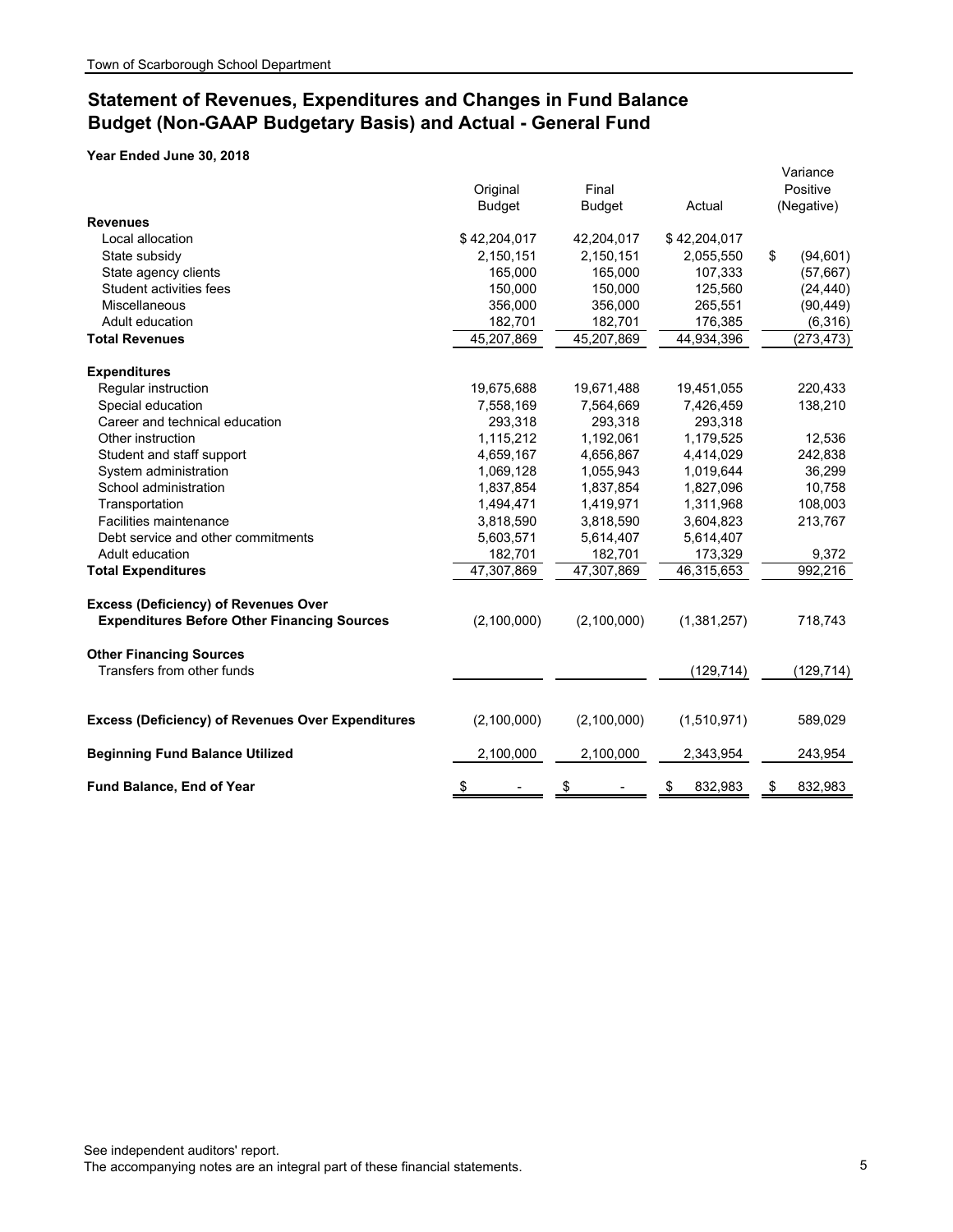# **Statement of Fiduciary Net Position Fiduciary Funds**

#### **June 30, 2018**

|                                  | Private-      |               |
|----------------------------------|---------------|---------------|
|                                  | Purpose       | Agency        |
|                                  | <b>Trusts</b> | Funds         |
| <b>Assets</b>                    |               |               |
| Cash and cash equivalents        |               | \$<br>482,022 |
| Investments                      | 221,329<br>\$ |               |
| <b>Total Assets</b>              | 221,329       | 482,022       |
| <b>Liabilities</b>               |               |               |
| Due to student groups            |               | 482,022       |
| <b>Total Liabilities</b>         |               | 482,022       |
| <b>Net Position</b>              |               |               |
| Held in trust for other purposes | 221,329<br>\$ |               |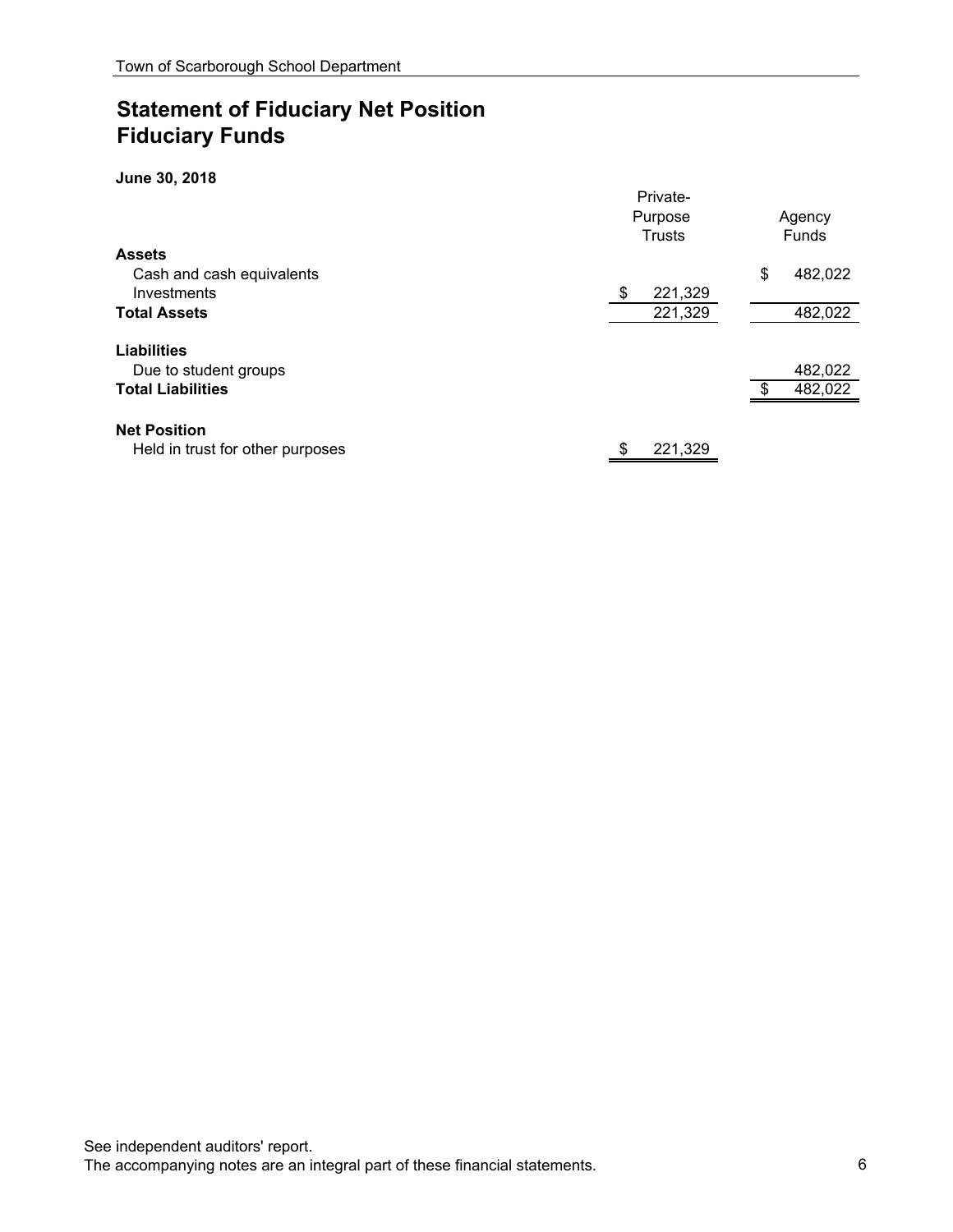# **Statement of Changes in Fiduciary Net Position Fiduciary Funds**

|                                   | Private-<br>Purpose<br><b>Trusts</b> |
|-----------------------------------|--------------------------------------|
| <b>Additions</b>                  |                                      |
| Interest income and contributions | \$<br>1,051                          |
| <b>Total Additions</b>            | 1,051                                |
| <b>Deductions</b>                 |                                      |
| Scholarship distributions         | 5,150                                |
| <b>Total Deductions</b>           | 5,150                                |
| <b>Change in Net Position</b>     | (4,099)                              |
| Net Position, Beginning of Year   | 225,428                              |
| <b>Net Position, End of Year</b>  | 221,329<br>\$                        |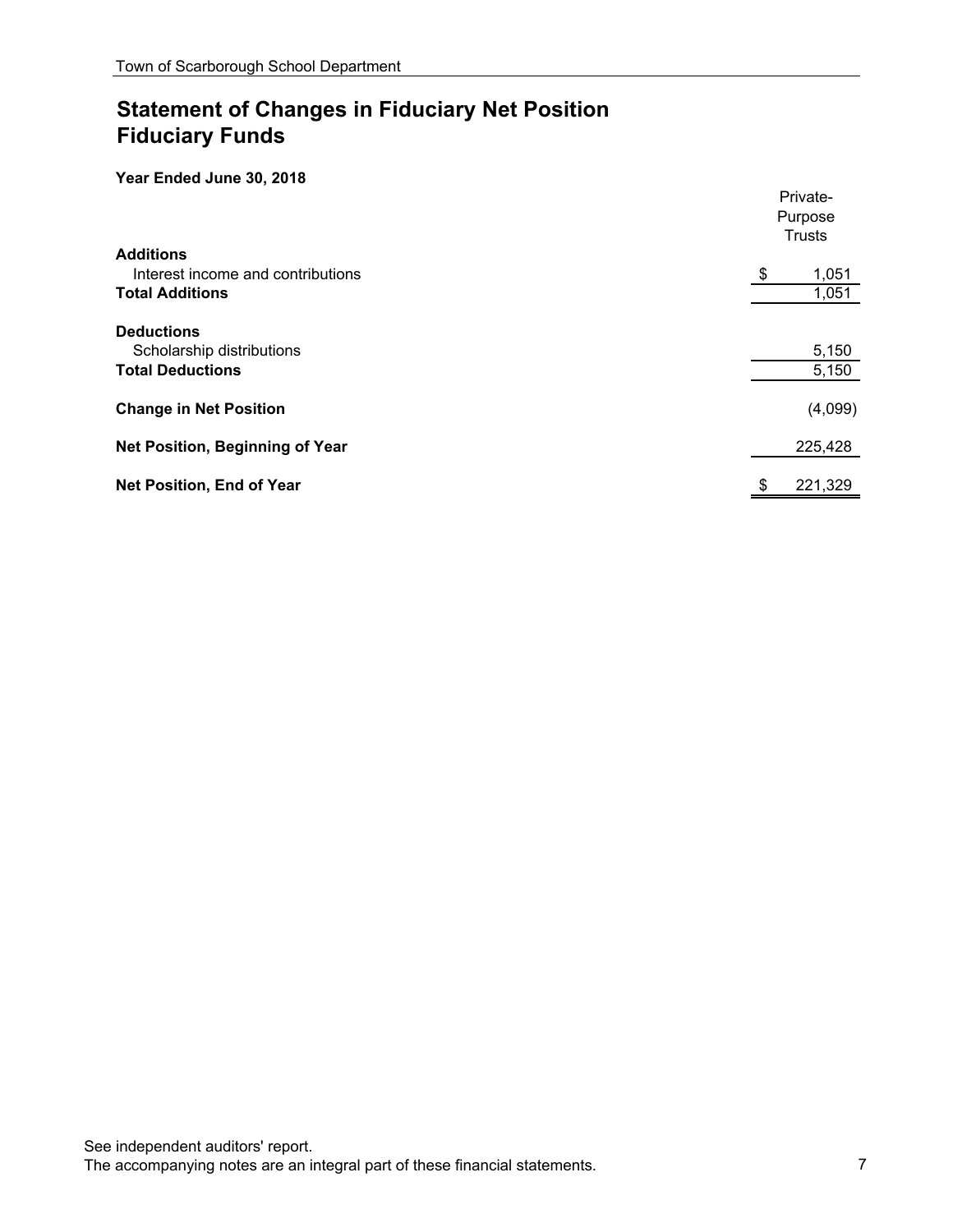## **June 30, 2018**

## **NOTE 1 – SUMMARY OF SIGNIFICANT ACCOUNTING POLICIES**

The Town of Scarborough School Department (the School Department) provides elementary and secondary education for the children living in Scarborough, Maine.

The financial statements have been prepared in accordance with accounting principles generally accepted in the United States of America (GAAP) as applied to governmental units. The Governmental Accounting Standards Board (GASB) is the standard-setting body for governmental accounting and financial reporting. The GASB periodically updates its codification of the existing Governmental Accounting and Financial Reporting Standards which, along with subsequent GASB pronouncements (standards and interpretations), constitute GAAP for governmental units. GAAP also includes guidance from the American Institute of Certified Public Accountants in the publication entitled State and Local Governments. The more significant of the School Department's accounting policies are described below.

### **Reporting Entity**

 The School Department operates as a department of the Town of Scarborough, Maine (the Town), the financial statements of which have been issued in a separate report.

 The accompanying financial statements present only the School Department's operations and are not intended to present fairly the financial position and results of operations of the Town in conformity with accounting principles generally accepted in the United States of America. Certain disclosures relevant to both the School Department are omitted herein and have been disclosed in the Town's financial statements.

#### **Basis of Presentation**

 The financial statements report detailed information about the School Department. The focus of governmental financial statements is on major funds rather than reporting funds by type. The major fund is required to be presented in a separate column.

#### **Governmental Funds**

Governmental funds are those through which most governmental functions of the School Department are financed. Governmental fund reporting focuses on the sources, uses, and balances of current financial resources. Expendable assets are assigned to the various governmental funds according to the purposes for which they may or may not be used. Current liabilities are assigned to the fund from which they will be paid. The difference between governmental fund assets and liabilities is reported as fund balance. The School Department is reporting all funds using the major fund format.

#### **General Fund**

The general fund is used to account for all financial resources, except those required to be accounted for in another fund. This is a budgeted fund, and any fund balances are considered as resources available for use.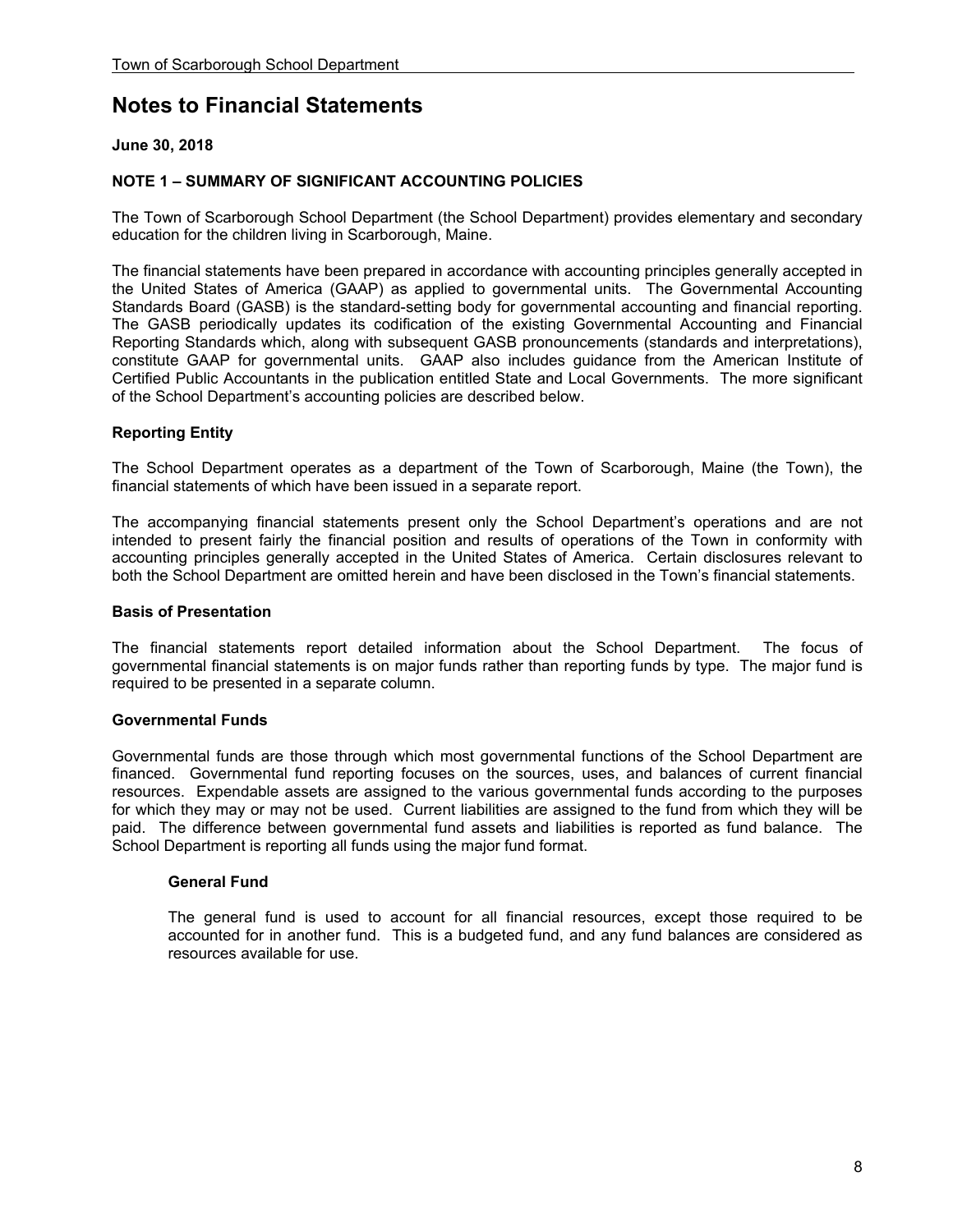## **June 30, 2018**

#### **NOTE 1 – SUMMARY OF SIGNIFICANT ACCOUNTING POLICIES – CONTINUED**

#### **Special Revenue Funds**

Special revenue funds are used to account for the proceeds of specific revenue sources (other than major capital projects requiring separate accounting because of legal or regulatory provisions or administrative action).

### **Capital Project Funds**

Capital project funds are used to account for financial resources segregated for the acquisition or construction of major capital facilities. Such resources are derived principally from the proceeds of general obligation bond issues.

#### **Fiduciary Funds**

Fiduciary fund reporting focuses on net position and changes in net position. The fiduciary fund category is split into four classifications: Pension trust funds, investment trust funds, private purpose trust funds, and agency funds. Trust funds are used to account for assets held by the School Department under a trust agreement for individuals, private organizations, or other governments and are not available to support the School Department's own programs. The School Department's only trust fund is a private purpose trust fund which accounts for nonexpendable trusts established for the benefit of the School Department and its students. Agency funds are custodial in nature (assets equal liabilities) and do not involve any measurement of results of operations. The School Department agency fund accounts for various student-managed activities and scholarship funds for the benefit of the School Department's students.

#### **Measurement Focus**

All governmental funds are accounted for using a flow of current financial resources measurement focus. With this measurement focus, only current assets and current liabilities are generally included on the balance sheet. The statement of revenues, expenditures, and changes in fund balances reflects the sources (i.e., revenues and other financing sources) and uses (i.e., expenditures and other financing uses) of current financial resources.

#### **Basis of Accounting**

Basis of accounting determines when transactions are recorded in the financial records and reported on the financial statements. Governmental funds use the modified accrual basis of accounting.

#### **Revenues – Exchange and Non-Exchange Transactions**

Revenue resulting from exchange transactions, in which each party gives and receives essentially equal value, is recorded on the modified accrual basis in the year in which the resources are measurable and become available. Available means the resources will be collected within the current fiscal year or are expected to be collected soon enough thereafter to be used to pay liabilities of the current fiscal year. For the School Department, available means expected to be received within 60 days of fiscal year-end.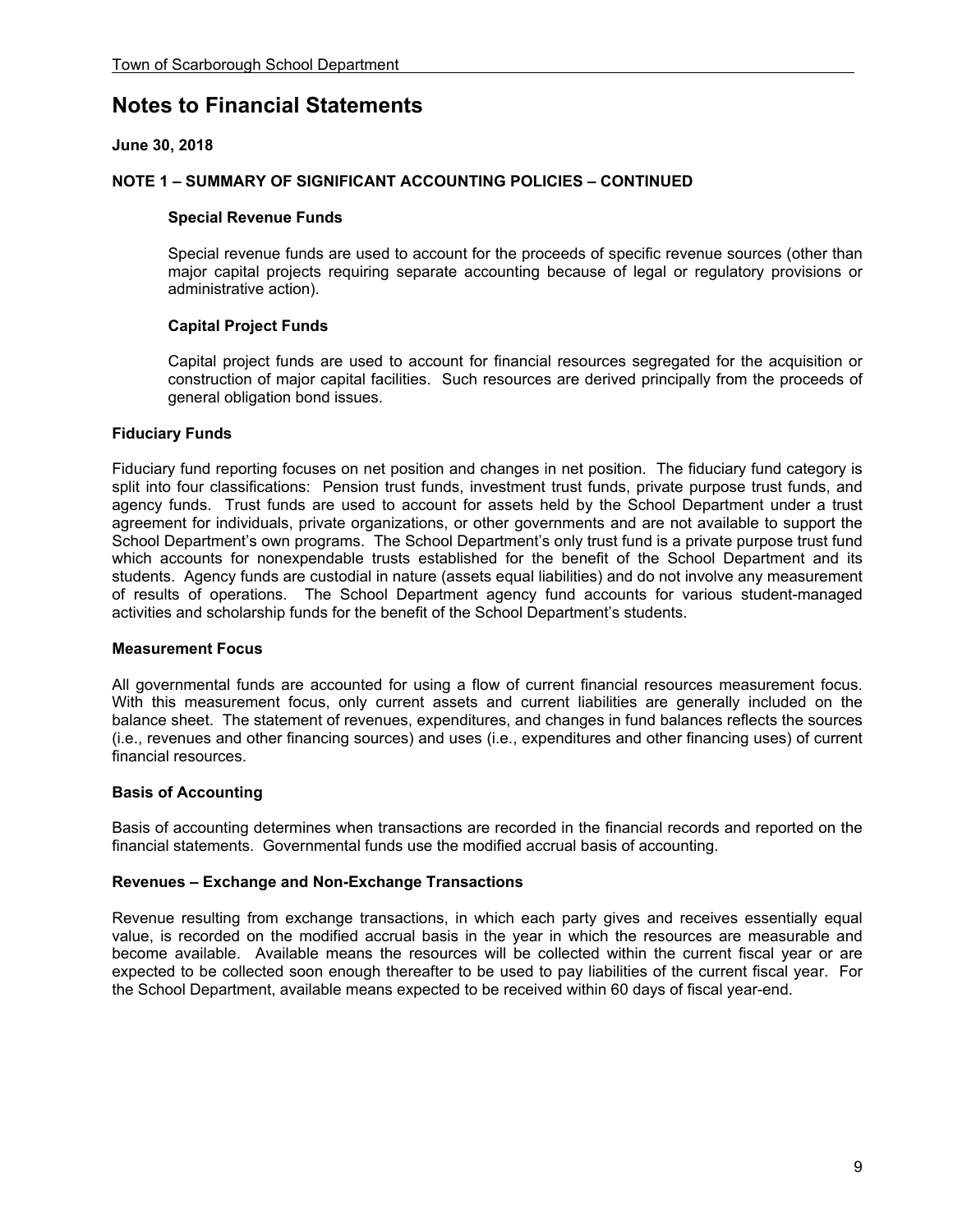## **June 30, 2018**

## **NOTE 1 – SUMMARY OF SIGNIFICANT ACCOUNTING POLICIES – CONTINUED**

#### **Revenues – Exchange and Non-Exchange Transactions – Continued**

Non-exchange transactions, in which the School Department receives value without directly giving equal value in return, include local assessments, state allocations, on-behalf payments, grants and donations. On the modified accrual basis, revenue from these sources must be available before it can be recognized and is recognized in the period in which all eligibility requirements have been satisfied. Eligibility requirements include timing requirements, which specify the year when the resources are required to be used or the fiscal year when use is first permitted; matching requirements, in which the School Department must provide local resources to be used for a specified purpose; and expenditure requirements, in which the resources are provided to the School Department on a reimbursement basis.

#### **Expenditures**

The measurement focus of governmental fund accounting is on decreases in net financial resources (expenditures). Expenditures are generally recognized in the accounting period in which the related fund liability is incurred, if measurable. Allocations of cost, such as depreciation and amortization, are not recognized in governmental funds.

#### **Budgetary Accounting**

The School Department utilizes a formal budgetary accounting system to control revenues and expenditures accounted for in the General Fund. The budget is established in accordance with the various laws that govern the School Department's operations. The budget is presented on the modified accrual basis of accounting, except for on-behalf payments, which is excluded from both revenues and expenditures on the budgetary basis of accounting.

The following procedures are followed in establishing budgetary data reflected in the financial statements:

- Early in the second half of the previous fiscal year, the School Department prepares a budget for the current fiscal year beginning July 1. The operating budget includes proposed expenditures and the means of financing them.
- A meeting of the residents of the Town is then called for the purpose of adopting both the proposed Town and School Department's budgets after public notice of the meeting has been given.
- Prior to July 1 the budget is adopted.

Encumbrance accounting, under which purchase orders, contracts and other commitments for the expenditure of monies are recorded to reserve that portion of the applicable appropriation, is employed in the governmental funds. Encumbrances outstanding at year-end are reported as a reservation of fund balance since they do not constitute expenditures or liabilities and will be re-appropriated and honored during the subsequent year. Encumbrances are not treated as expenditures under the budgetary basis.

 All unexpended and unencumbered appropriations lapse at year-end unless specific approval is granted to carry forward such amounts.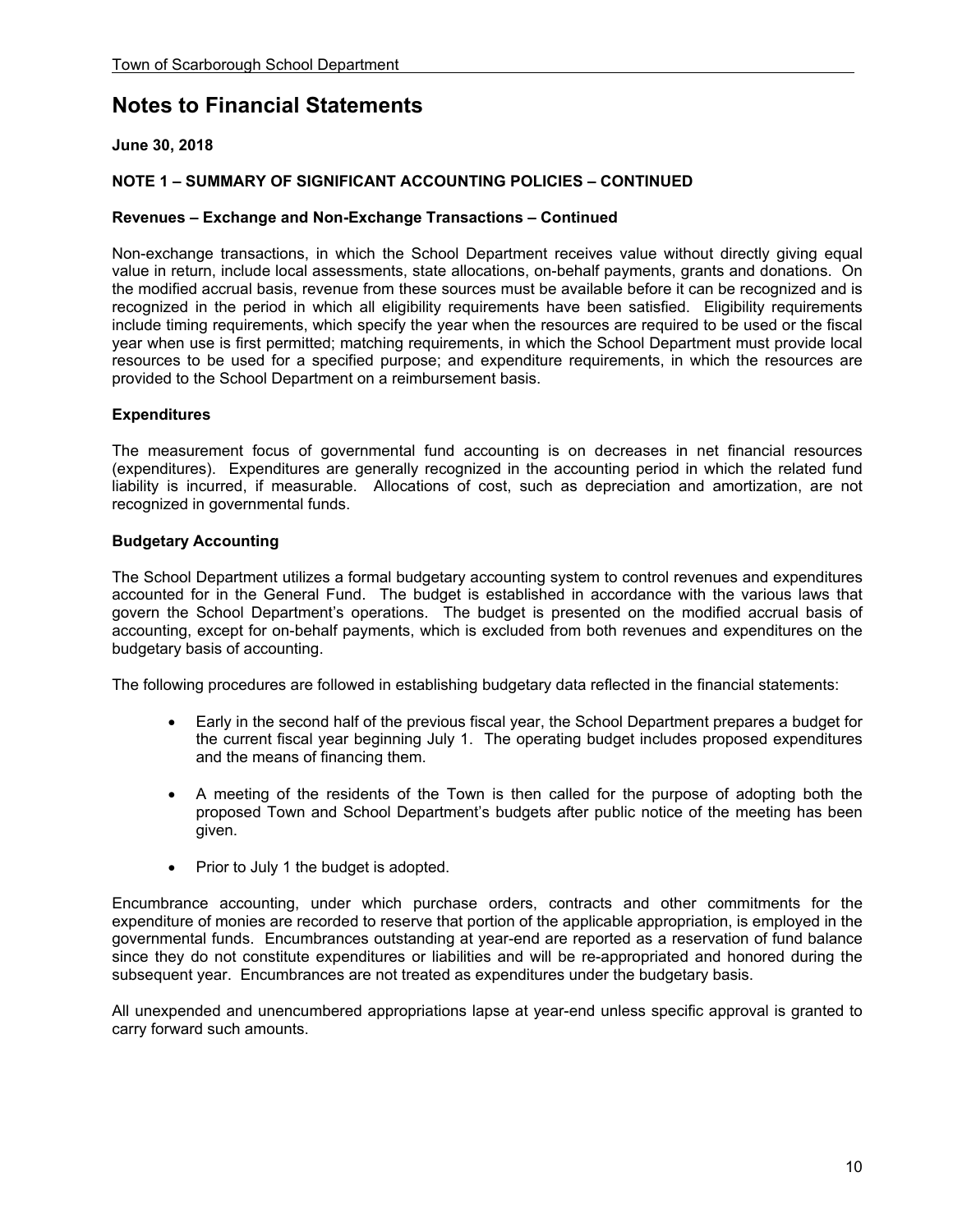## **June 30, 2018**

## **NOTE 1 – SUMMARY OF SIGNIFICANT ACCOUNTING POLICIES – CONTINUED**

#### **Inventories**

School lunch inventories are valued at the lower of cost (first in-first out basis) or market. The cost of inventories is recorded as an expense when consumed, rather than when purchased. Inventories include the value of U.S. Department of Agriculture commodities donated to the School Lunch Program.

### **Capital Assets**

Capital assets of the School Department are recorded on the entity-wide financial statements of the Town.

#### **Interfund Assets/Liabilities**

On fund financial statements, receivables and payables resulting from short-term interfund loans are classified as "due from/to other funds." Interfund balances within governmental activities are eliminated on the government-wide statement of net position.

#### **Transfers**

Transfers are used to move revenues from the fund that a statute or budget requires them to collect to the fund that a statue or budget requires them to expend and to also move unrestricted revenue collected in the general fund to finance various programs accounted for in other funds in accordance with budgetary authorizations.

#### **Compensated Absences**

Compensated absences are earned in varying amounts by employees of the School Department. The total long-term liability of \$1,147,418 has been recorded in the government-wide financial statements of the Town and the portion that is currently due to employees of the School Department as of June 30, 2018, is \$158,807, which is also included in the fund financial statements.

### **Fund Balances**

In the governmental fund financial statements, fund balance is reported in five classifications.

- **Nonspendable** Amounts that are not in spendable form, such as inventories and prepaid items or are legally or contractually required to be maintained intact.
- **Restricted** Resources with constraints placed on the use of resources are either (a) externally imposed by creditors (such as through debt covenants), grantors, contributors, or laws or regulations of other governments; or (b) imposed by law through constitutional provisions or enabling legislation.
- **Committed** Resources which are subject to limitations the government imposes upon itself at its highest level of decision making, and that remain binding unless removed in the same manner.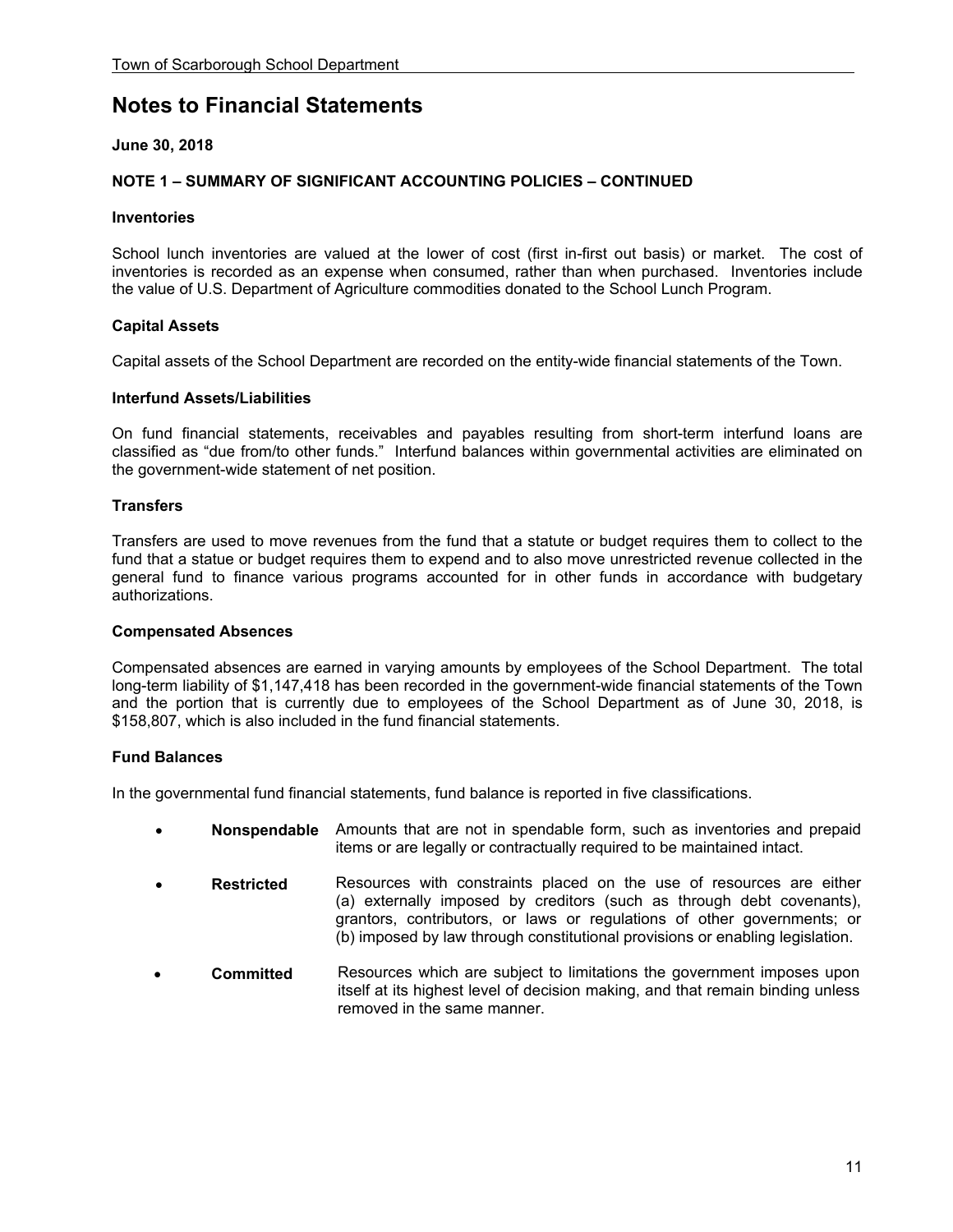**June 30, 2018** 

## **NOTE 1 – SUMMARY OF SIGNIFICANT ACCOUNTING POLICIES – CONTINUED**

#### **Fund Balances – Continued**

| $\bullet$ | <b>Assigned</b> | Resources neither restricted nor committed for which a government has a      |
|-----------|-----------------|------------------------------------------------------------------------------|
|           |                 | stated intended use as established by the School Board or a body or official |
|           |                 | to which the School Board has delegated the authority to assign amounts      |
|           |                 | for specific purposes.                                                       |

 **Unassigned** Resources which cannot be properly classified in one of the other four categories. The General Fund should be the only fund that reports a positive unassigned fund balance amount.

 The School Board establishes (and modifies or rescinds) fund balance commitments by passage of a resolution. Assigned fund balance is established by the School Board through adoption of the budget as intended for a specific purpose. A fund balance assignment is further indicated in the budget document as an assignment of the fund (such as for fund balance carryover).

 The School Department's spending policy for programs with multiple revenue sources is to consider restricted funds to be spent first, then spent out of committed funds, assigned funds, and unassigned funds.

#### **Estimates**

The preparation of financial statements in conformity with accounting principles generally accepted in the United States of America requires management to make estimates and assumptions that affect the amounts reported in the financial statements and accompanying notes. Actual results may differ from those estimates.

### **NOTE 2 – CAPITAL ASSETS**

In accordance with GASB Statement No. 34, the School Department has reported all capital assets in the Town's Government-Wide Statement of Net Position.

### **NOTE 3 – LONG-TERM DEBT**

In accordance with GASB Statement No. 34, the School Department has reported all long-term debt in the Town's Government-Wide Statement of Net Position. The School Department has certain bonds payable and one capital lease for copier equipment. Total annual debt service requirements as of June 30, 2018 are, as follows:

| Year Ending   |              | <b>Bonds Payable</b> |    | Capital Lease Obligations |    |          |              | Totals       |
|---------------|--------------|----------------------|----|---------------------------|----|----------|--------------|--------------|
| June 30,      | Principal    | Interest             |    | Principal                 |    | Interest | Principal    | Interest     |
| 2019          | \$3,511,021  | \$2,180,051          | \$ | 48,372                    | \$ | 2.419    | \$3,559,393  | \$2,182,470  |
| 2020          | 3,173,244    | 2,052,277            |    | 49,567                    |    | 1,224    | 3,222,811    | 2,053,501    |
| 2021          | 3,217,520    | 1.914.271            |    |                           |    |          | 3,217,520    | 1,914,271    |
| 2022          | 3,098,391    | 1,792,269            |    |                           |    |          | 3,098,391    | 1,792,269    |
| 2023          | 2,763,097    | 1,703,252            |    |                           |    |          | 2,763,097    | 1,703,252    |
| $2024 - 2028$ | 14.141.722   | 6,802,115            |    |                           |    |          | 14, 141, 722 | 6,802,115    |
| $2029 - 2033$ | 13,955,545   | 4,095,207            |    |                           |    |          | 13,955,545   | 4,095,207    |
| $2034 - 2038$ | 7,729,393    | 1,807,821            |    |                           |    |          | 7,729,393    | 1,807,821    |
| $2039 - 2043$ | 5,565,000    | 484,044              |    |                           |    |          | 5,565,000    | 484,044      |
| Total         | \$57,154,933 | \$22,831,307         | S  | 97,939                    | S  | 3.643    | \$57,252,872 | \$22,834,950 |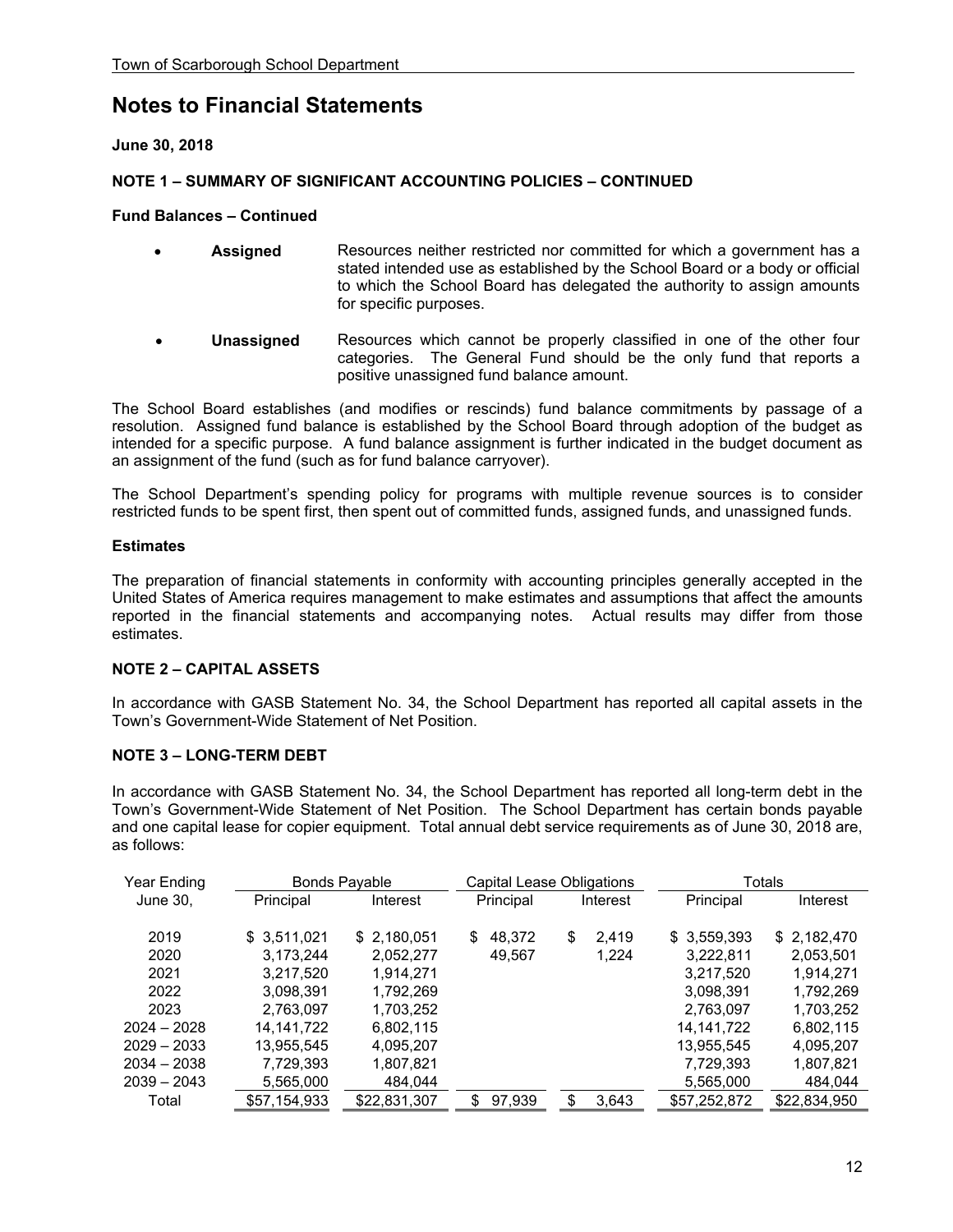## **June 30, 2018**

#### **NOTE 4 – EMPLOYEE RETIREMENT SYSTEMS**

GASB Statement No. 68, *Accounting and Financial Reporting for Pensions – and amendment of GASB Statement No 27,* was implemented by the Town and the associated liability has been reported in the Town's government-wide financial statements.

#### **Maine Public Employees Retirement – Teachers Group**

#### **Description of Plan**

All school teachers, plus other qualified educators, participate in the Maine Public Employees Retirement System's teacher group. The teacher's group is a cost-sharing plan with a special funding situation, established by the Maine State Legislature. The Maine Public Employees Retirement System provides retirement and disability benefits, annual cost-of-living adjustments, and death benefits to plan members and beneficiaries. The Maine State Legislature establishes and amends benefit provisions. The Maine Public Employees Retirement System issues a publicly available financial report that includes financial statements and required supplementary information for the teacher's group.

That report may be obtained by writing to Maine State Retirement System, 46 State House Station, Augusta, ME 04333-0046 or by calling 1-800-451-9800.

#### **Funding Policy**

Plan members are required to contribute 7.65% of their compensation to the retirement system. The State of Maine Department of Education is required, by the same statute, to contribute the employer contribution which amounts to approximately \$3,281,000 (13.69%) for the fiscal year 2018. This amount has been reported as an intergovernmental revenue and retirement expenditure in the GAAP basis financial statements (page 4). The School contributes for federally funded teachers 11.08% of their compensation. This amounted to approximately \$64,000 during the fiscal year 2018. This cost is charged to the applicable grant.

The School Department also makes a contribution to the Maine Public Employees Retirement System Teachers Fund for the teachers of the School Department. The payment is determined by an actuary and is approximately 3.97% of the qualified teachers' salaries for the entire teachers' fund. For the year ended June 30, 2018, the amount of this contribution was approximately \$969,000.

#### **Consolidated Retirement Pension Plan**

#### **Description of the Plan**

School Department custodians, school lunch personnel and other non-teacher personnel can elect to participate in the Maine Public Employees Retirement System Consolidated Plan, a cost sharing multiple-employer public employee retirement system established by the Maine State Legislature. The Maine Public Employees Retirement System provides retirement and disability benefits, annual cost-of-living adjustments, and death benefits to plan members and beneficiaries. The Maine State Legislature establishes and amends benefit provisions. The Maine Public Employees Retirement System issues a publicly available financial report that includes financial statements and required supplementary information for the Consolidated Plan. That report may be obtained by writing to Maine Public Employees Retirement System, 46 State House Station, Augusta, ME 04333-0046 or by calling 1-800-451-9800.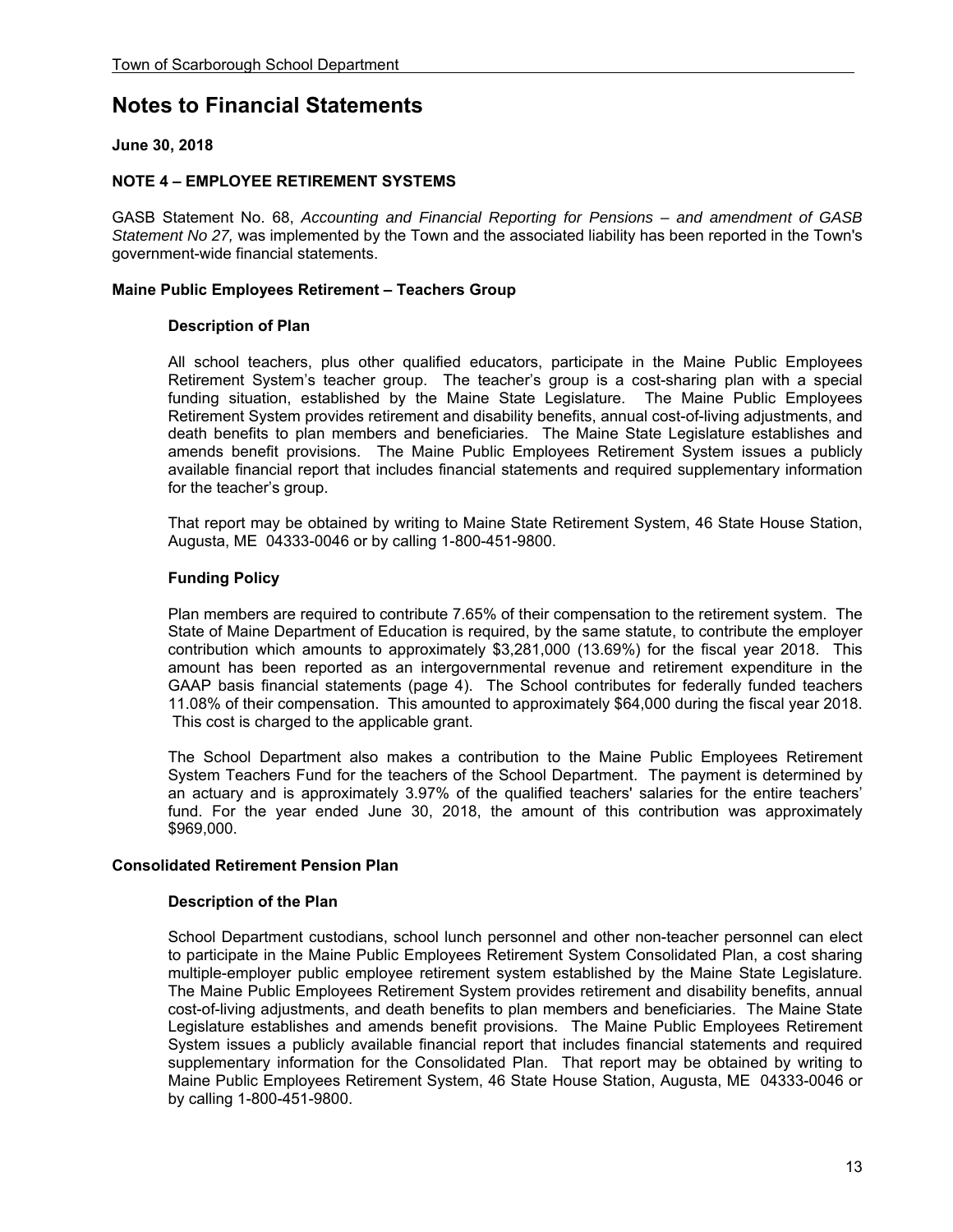## **June 30, 2018**

### **NOTE 4 – EMPLOYEE RETIREMENT SYSTEMS – CONTINUED**

#### **Consolidated Retirement Pension Plan – Continued**

#### **Funding Policy**

The contribution rates of plan members and the School Department and the Town are established and may be amended by the Maine Public Employees Retirement System Board of Trustees. The School Department's contribution to the Maine Public Employees Retirement System Consolidated Plan for the year ended June 30, 2018 was approximately \$164,000.

### **NOTE 5 – CONTINGENCIES**

#### **Grants**

The School Department participates in numerous state and federal grant programs, which are governed by various rules and regulations of the grantor agencies. Costs charged to the respective grant programs are subject to audit and adjustment by the grantor agencies. Therefore, to the extent that the School Department has not complied with the rules and regulations governing the grants, refunds of any money received may be required. In the opinion of the School Department, there are no significant contingent liabilities relating to compliance with the rules and regulations governing the respective grants. Therefore, no provision has been recorded in the accompanying financial statements for such contingencies.

#### **Insurance**

The School Department is exposed to various risks of loss related to tort, theft of, damage to and destruction of assets, errors, and omissions, and natural disasters for which the School Department carries commercial insurance.

Based on the coverage provided by the commercial insurance purchased, the School Department is not aware of any material actual or potential claim liabilities which should be recorded at June 30, 2018. There have been no significant reductions in commercial insurance coverage from the prior year and no settlements have exceeded commercial insurance coverage in any of the past three years.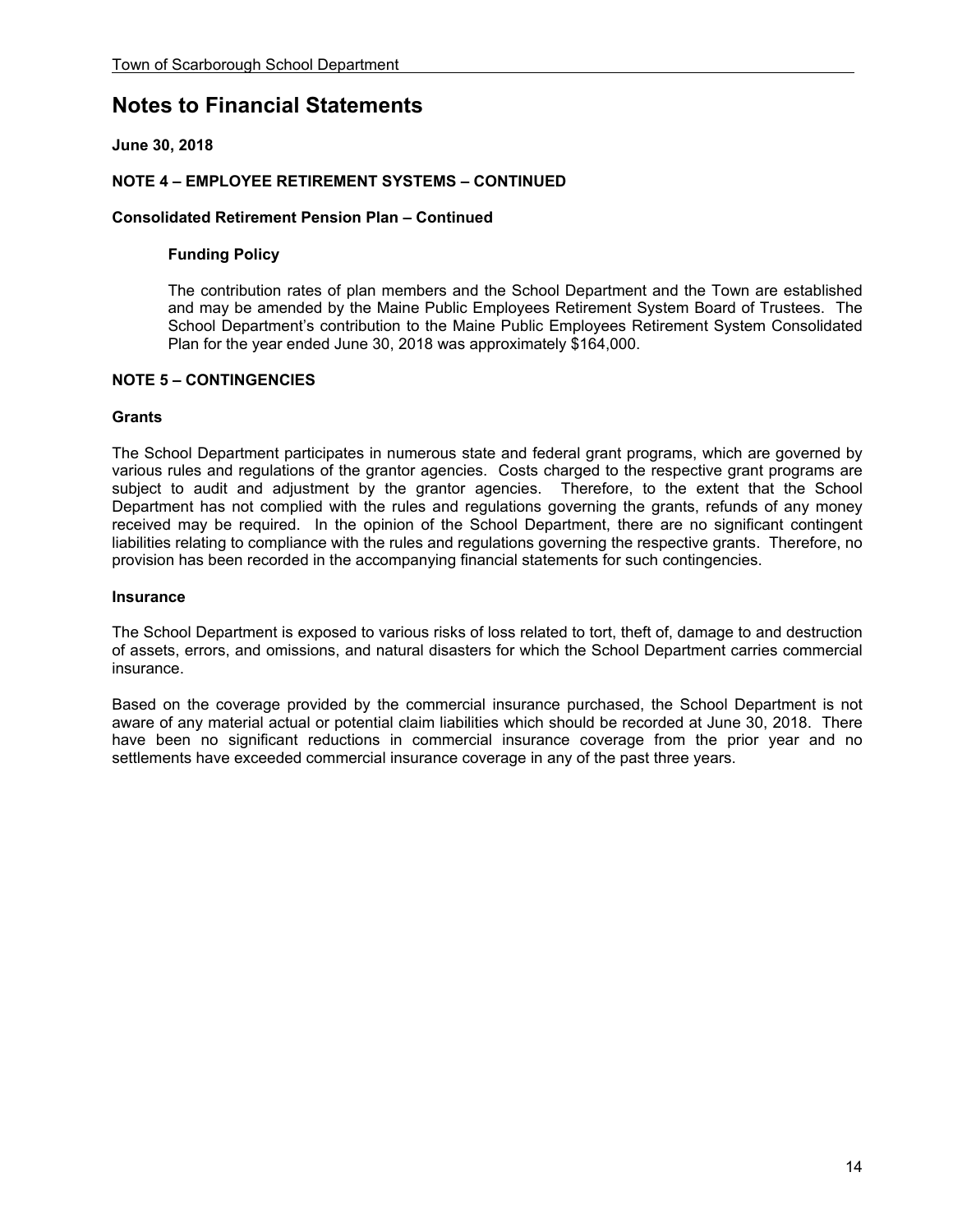

#### **Independent Auditors' Report on Additional Information**

Board of Education Town of Scarborough School Department Scarborough, Maine

We have audited the financial statements of the Town of Scarborough School Department as of and for the year ended June 30, 2018, and our report thereon, dated January 31, 2019, which expressed an unmodified opinion on those financial statements, appears on pages 1 and 2. Our audit was conducted for the purpose of forming an opinion on the basic financial statements as a whole. The accompanying schedules on pages 16 through 27 are presented for purposes of additional analysis and are not a required part of the basic financial statements. Such information is the responsibility of management and was derived from and relates directly to the underlying accounting and other records used to prepare the basic financial statements. The information has been subjected to the auditing procedures applied in the audit of the basic financial statements and certain additional procedures, including comparing and reconciling such information directly to the underlying accounting and other records used to prepare the basic financial statements or to the basic financial statements themselves, and other additional procedures in accordance with auditing standards generally accepted in the United States of America and the standards applicable to financial audits contained in *Government Auditing Standards*, issued by the Comptroller General of the United States. In our opinion, the information is fairly stated in all material respects in relation to the basic financial statements as a whole.

Wippi LLP

South Portland, Maine January 31, 2019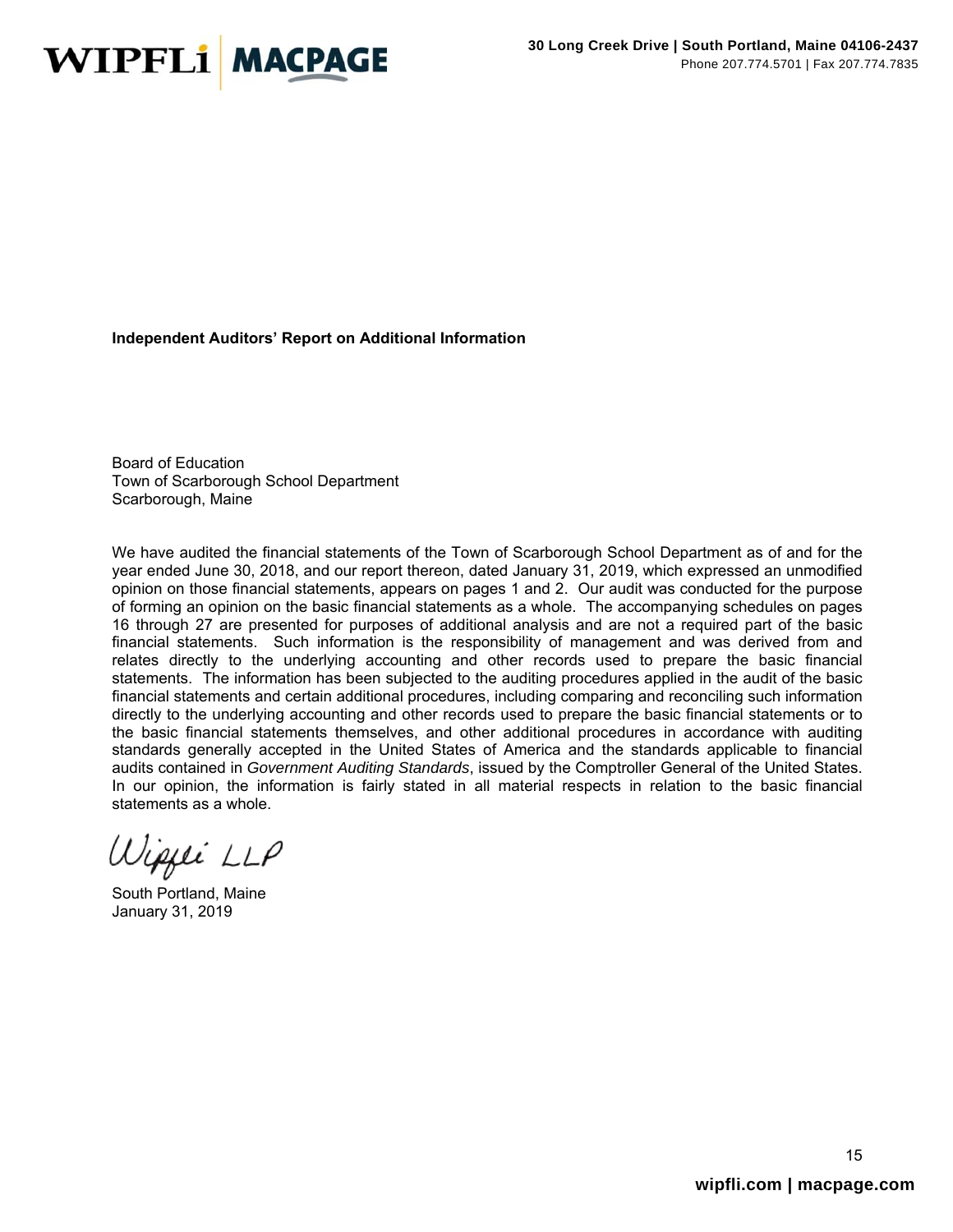#### **Schedule of Revenues, Expenditures, and Changes in Fund Balances - Special Revenue Funds**

|                                                                                                         | Title IA           | Title IIA        |     | Title IVA      |    | Local<br>Entitlement | Local<br>Entitlement<br>Preschool |                |      | Proficiency-<br><b>Based Grad</b><br>Grant (State) | PEPG<br>Grant (State) | School<br>Nutrition            |      | School<br>Nutrition<br><b>Special Programs</b> |     | Scarborough<br>Education<br>Foundation | Fineberg<br>Trust |     | Local<br>Grants and<br>Donations |     | Laptops | Admin<br>Recertification<br>(Fiscal agent) | Totals                           |
|---------------------------------------------------------------------------------------------------------|--------------------|------------------|-----|----------------|----|----------------------|-----------------------------------|----------------|------|----------------------------------------------------|-----------------------|--------------------------------|------|------------------------------------------------|-----|----------------------------------------|-------------------|-----|----------------------------------|-----|---------|--------------------------------------------|----------------------------------|
| <b>Revenues</b><br>Federal education grants<br>State education grants<br>Charges for services and other | \$<br>55,789       | \$ 66,377        |     | 3,300          | s. | 681,263              |                                   | 7,421          |      |                                                    |                       | 296,595<br>13,393<br>1,216,112 |      | 9,782                                          | -86 | 36,666                                 |                   | \$  | 7,480                            |     | 72,276  | 8,300                                      | 1,210,745<br>13,393<br>1,350,616 |
| <b>Total Revenues</b><br><b>Expenditures</b>                                                            | 155,789<br>155,789 | 66,377<br>66,377 |     | 3,300<br>3,300 |    | 681,263<br>681,300   |                                   | 7,421<br>7,421 | - \$ | 4,800                                              | 3,147<br>S.           | 1,526,100<br>1,603,995         |      | 9,782<br>4,138                                 |     | 36,666<br>23,529                       | \$19,055          |     | 7.480<br>5,994                   |     | 72,276  | 8,300<br>8,177                             | 2,574,754<br>2,587,022           |
| Revenues Over (Under) Expenditures<br><b>Before Other Financing Sources</b>                             |                    |                  |     |                |    | (37)                 |                                   |                |      | (4,800)                                            | (3, 147)              | (77, 895)                      |      | 5,644                                          |     | 13,137                                 | (19,055)          |     | 1.486                            |     | 72,276  | 123                                        | (12, 268)                        |
| <b>Other Financing Sources</b><br>Transfers from other funds<br><b>Total Other Financing Sources</b>    |                    |                  |     |                |    |                      |                                   |                |      |                                                    |                       | 105,439<br>105,439             |      |                                                |     |                                        |                   |     |                                  |     |         |                                            | 105,439<br>105,439               |
| Net Change in Fund Balance                                                                              |                    |                  |     |                |    | (37)                 |                                   |                |      | (4,800)                                            | (3, 147)              | 27,544                         |      | 5,644                                          |     | 13,137                                 | (19,055)          |     | 1,486                            |     | 72,276  | 123                                        | 93,171                           |
| <b>Fund Balance, Beginning</b><br>of Year                                                               |                    |                  | 749 |                |    |                      |                                   | (34)           |      | 7,883                                              | 3,735                 | (27, 546)                      |      | 5,355                                          |     | 24,469                                 | 184,129           |     | 18,496                           |     | 157,934 | 746                                        | 375,951                          |
| Fund Balance, End of Year                                                                               |                    | S                | 749 |                |    | (2)                  | - \$                              | (34)           | -S   | 3,083                                              | 588                   | (2)                            | - \$ | 10,999                                         | S.  | 37,606                                 | \$165,074         | -SS | 19,982                           | - S | 230,210 | 869                                        | 469,122<br>- \$                  |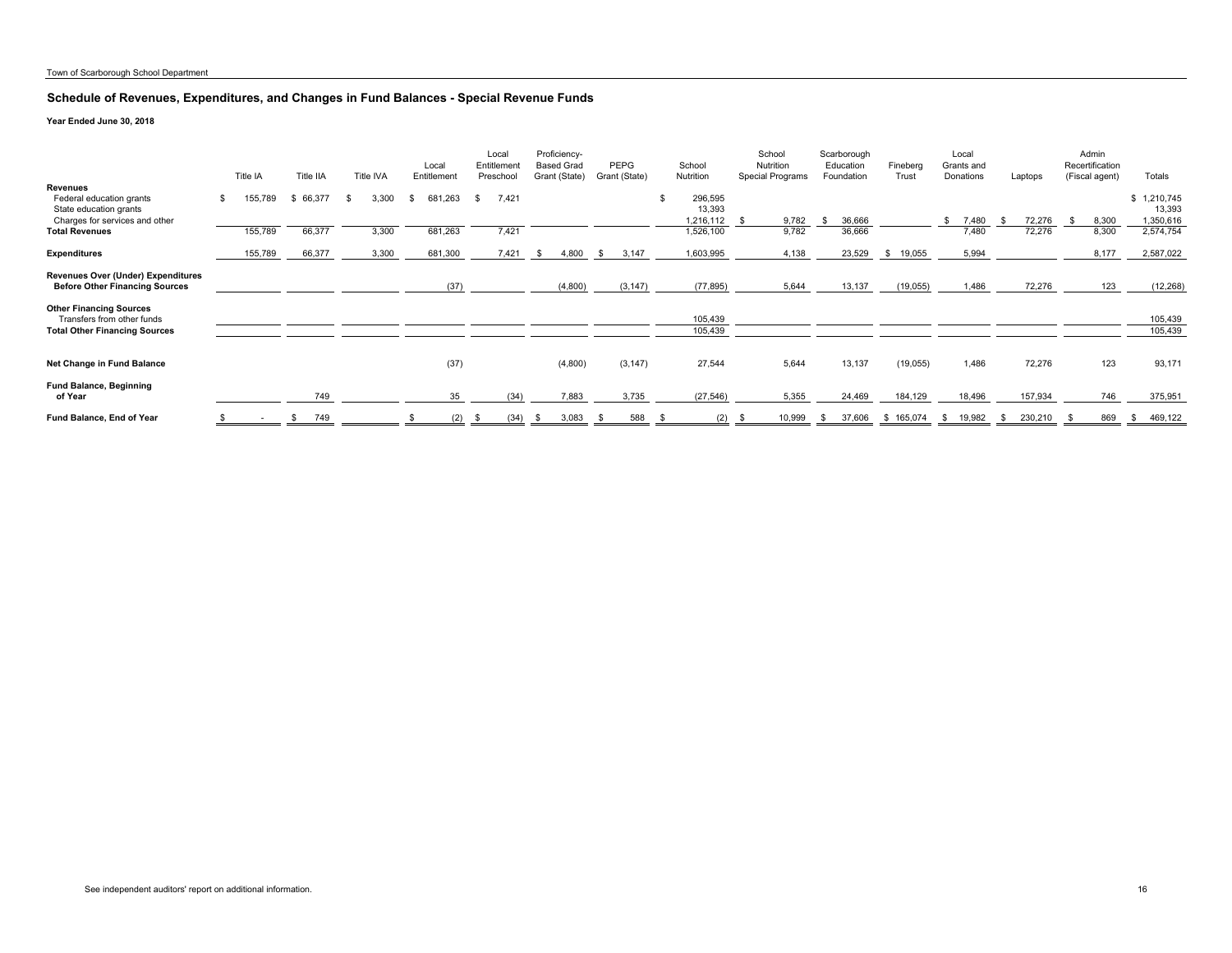# **Schedule of Revenues, Expenditures, and Changes in Fund Balances - Non-Major Capital Projects Funds**

|                                             | 2013-2014<br>Projects | 2014-2015<br>Projects | 2015-2016<br>Projects | 2016-2017<br>Projects | 2017-2018<br>Projects | 2018-2019<br>Projects | Totals       |
|---------------------------------------------|-----------------------|-----------------------|-----------------------|-----------------------|-----------------------|-----------------------|--------------|
| <b>Revenues</b>                             |                       |                       |                       |                       |                       |                       |              |
| Local contribution                          |                       |                       |                       |                       | 53,000                |                       | \$<br>53,000 |
| Interest                                    | 528<br>\$.            | 513<br>\$.            |                       |                       | 367                   |                       | 1,408        |
| <b>Total Revenues</b>                       | 528                   | 513                   |                       |                       | 53,367                |                       | 54,408       |
| <b>Expenditures</b>                         |                       |                       |                       |                       |                       |                       |              |
| <b>Purchased services</b>                   | 56,482                |                       | \$<br>4,193           | 186,419<br>\$.        | 604,735<br>\$.        | 1,313<br>\$           | 853,142      |
|                                             | 56,482                |                       | 4,193                 | 186,419               | 604,735               | 1,313                 | 853,142      |
| <b>Revenues Under Expenditures Before</b>   |                       |                       |                       |                       |                       |                       |              |
| <b>Other Financing Sources (Uses)</b>       | (55,954)              | 513                   | (4, 193)              | (186, 419)            | (551, 368)            | (1, 313)              | (798, 734)   |
| <b>Other Financing Sources (Uses):</b>      |                       |                       |                       |                       |                       |                       |              |
| Bond proceeds                               |                       |                       |                       | 118,300               | 1,041,783             |                       | 1,160,083    |
| Transfers (to) from other funds             |                       |                       |                       | (9, 549)              | 33,824                |                       | 24,275       |
| <b>Total Other Financing Sources (Uses)</b> |                       |                       |                       | 108,751               | 1,075,607             |                       | 1,184,358    |
| Net Change in Fund Balance                  | (55, 954)             | 513                   | (4, 193)              | (77, 668)             | 524,239               | (1, 313)              | 385,624      |
| Fund Balance (Deficit), Beginning of Year   | 85,740                | 65,485                | 4,193                 | 91,090                | (235, 286)            |                       | 11,222       |
| Fund Balance (Deficit), End of Year         | 29,786                | 65,998                |                       | 13,422                | 288,953               | (1, 313)              | 396,846      |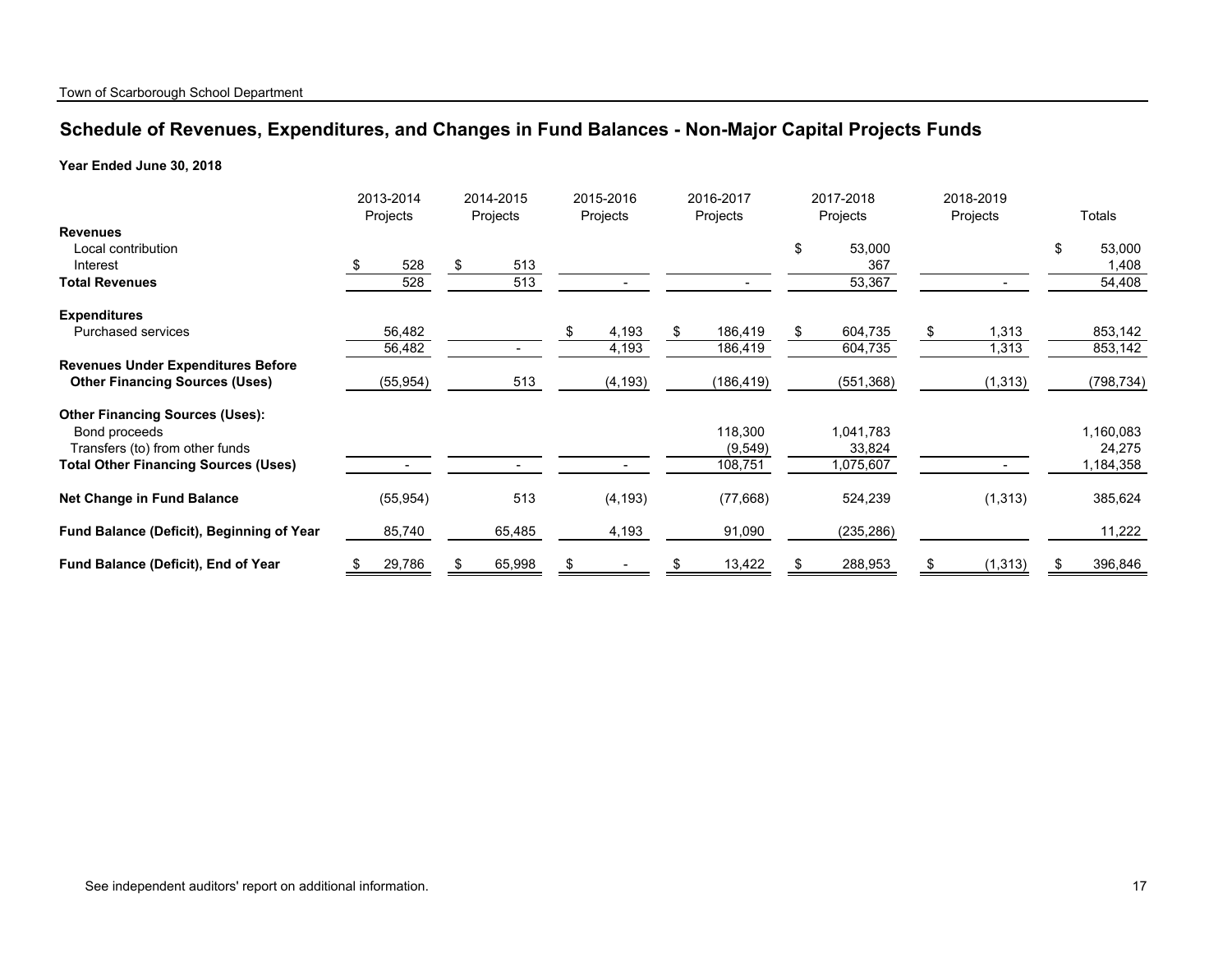# **Schedule of Changes in Fiduciary Net Position Private-Purpose Trust Funds**

|                                          | Beginning<br><b>Balance</b> | Additions | <b>Deductions</b> |    | Ending<br><b>Balance</b> |
|------------------------------------------|-----------------------------|-----------|-------------------|----|--------------------------|
| <b>Private-Purpose Trust Funds:</b>      |                             |           |                   |    |                          |
| <b>Shirley Grover Fund</b>               | \$<br>1,020                 | \$<br>3   |                   | \$ | 1,023                    |
| Mary Campbell Pederson Fund              | 92,328                      | 350       | \$<br>1,000       |    | 91,678                   |
| Edith Warga Art Scholarship              | 99.200                      | 373       | 2.500             |    | 97,073                   |
| Packy McFarland Scholarship              | 183                         |           |                   |    | 184                      |
| Roy Nelson Scholarship                   | 12                          |           |                   |    | 12                       |
| Daniel Tranchemontagne Scholarship       | 1,114                       | 4         |                   |    | 1,118                    |
| Virginia Jackson Scholarship             | 13,474                      | 51        | 1,500             |    | 12,025                   |
| Evelyn Chaddon Scholarship               | 318                         |           |                   |    | 319                      |
| S. Dwight Howard Scholarship             | 2,468                       | 8         | 150               |    | 2,326                    |
| Bertha Libby-Lary Scholarship            | 10,894                      | 42        |                   |    | 10,936                   |
| Kathy Pearson Scholarship                | 3,013                       | 11        |                   |    | 3,024                    |
| Academic Decathlon Scholarship           | 1,253                       | 5         |                   |    | 1,258                    |
| Class of 1976 Scholarship Fund           | 150                         | 202       |                   |    | 352                      |
| <b>Total Private-Purpose Trust Funds</b> | 225,428                     | 1,051     | \$<br>5,150       | S  | 221,329                  |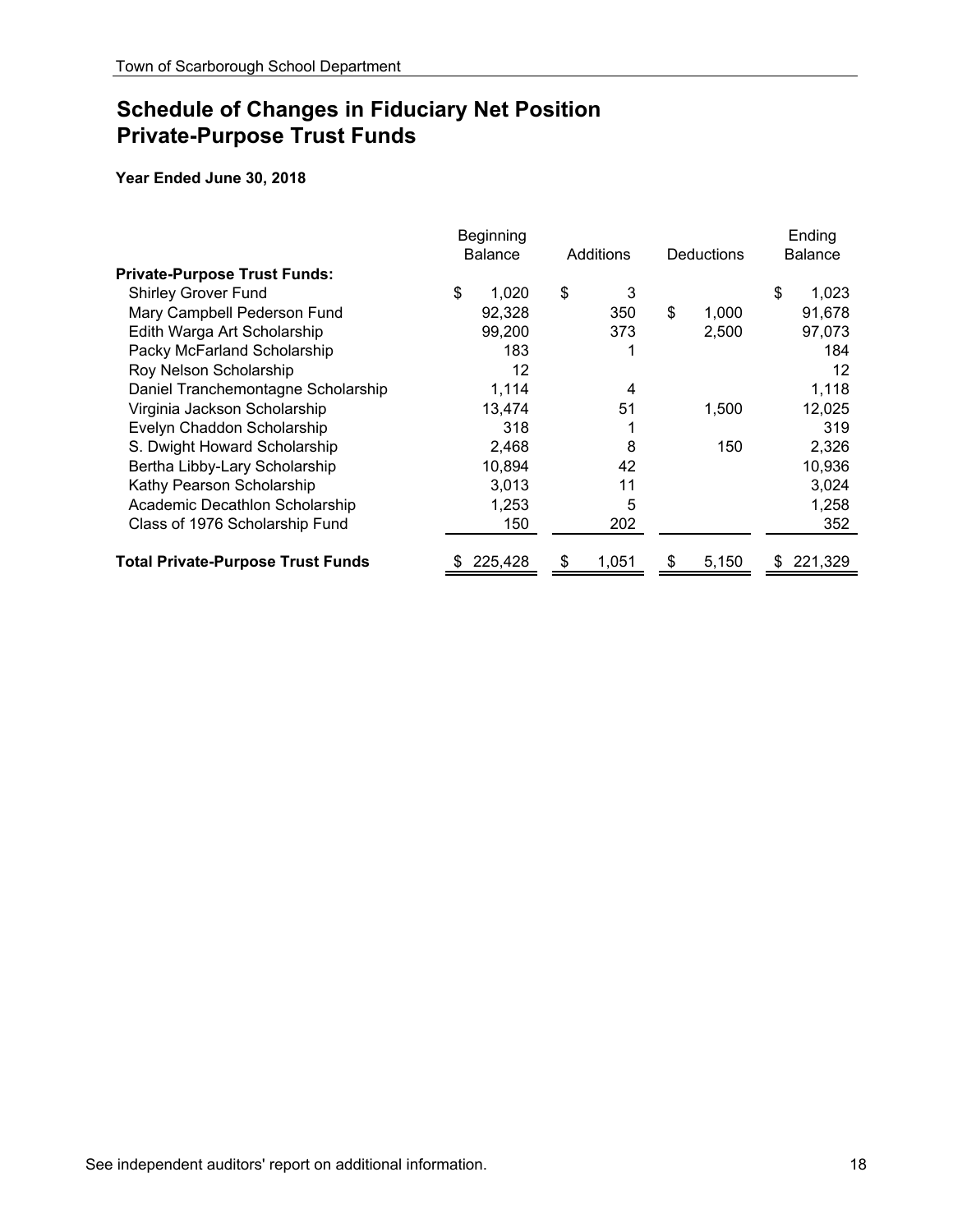## **Year Ended June 30, 2018**

### SUMMARY

|                                     | Beginning<br><b>Balance</b> |    | Cash<br>Receipts | Cash<br><b>Disbursements</b> | Ending<br><b>Balance</b> |
|-------------------------------------|-----------------------------|----|------------------|------------------------------|--------------------------|
| Scarborough High School             | \$<br>234,862               | \$ | 547,215          | \$<br>403,881                | \$<br>378,195            |
| Scarborough Middle School           | 45,998                      |    | 118,584          | 109,206                      | 55,376                   |
| Wentworth Intermediate School       | 33,096                      |    | 39,834           | 44,800                       | 28,130                   |
| <b>Eight Corners School</b>         | 7,090                       |    | 8,024            | 7,936                        | 7,178                    |
| <b>Blue Point School</b>            | 5.134                       |    | 3,753            | 3,474                        | 5,413                    |
| Pleasant Hill School                | 6,973                       |    | 4,672            | 3,915                        | 7,730                    |
| <b>Total Student Activity Funds</b> | 333,153                     | S  | 722,082          | \$<br>573,213                | 482,022                  |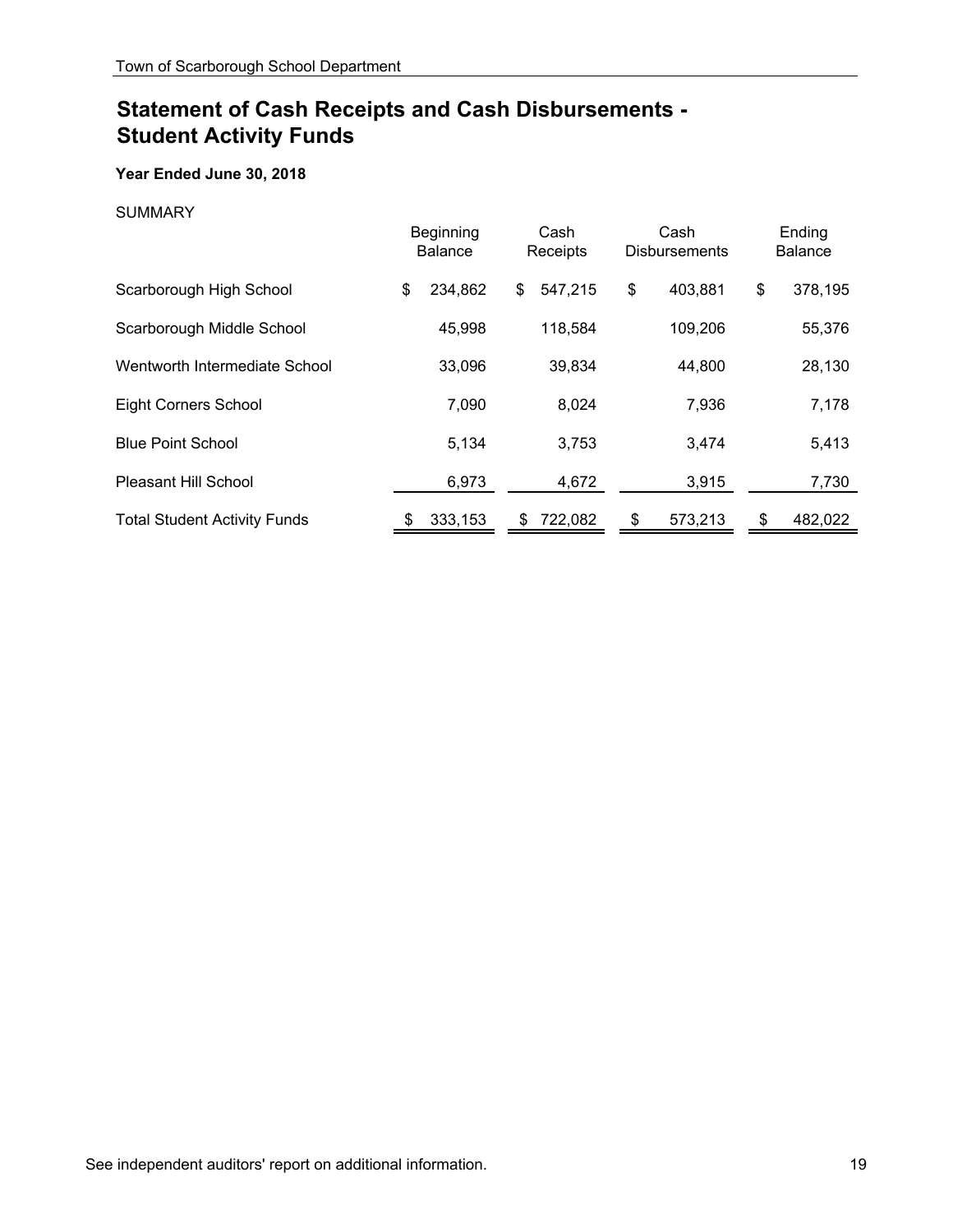#### **Year Ended June 30, 2018**

#### SCARBOROUGH HIGH SCHOOL

|                                    | Beginning | Cash      | Cash                 | Ending    |
|------------------------------------|-----------|-----------|----------------------|-----------|
|                                    | Balance   | Receipts  | <b>Disbursements</b> | Balance   |
| Academic Decathlon                 | \$<br>224 | \$<br>236 | \$<br>254            | \$<br>206 |
| <b>Alternative Education</b>       | 396       |           | 390                  | 7         |
| <b>Athletics</b>                   | 34,934    | 84,715    | 88,572               | 31,077    |
| <b>Athletics Concession</b>        | 164       | 27,315    | 27,301               | 179       |
| Athletics - Track & Field          |           | 2,500     |                      | 2,500     |
| Auditorium                         | 116       |           | 8                    | 109       |
| <b>Buddy System</b>                | 300       |           | 102                  | 198       |
| Chorus                             | 8,498     | 2,075     | 2,645                | 7,927     |
| Civil Rights Team                  | 317       | 86        | 205                  | 198       |
| Class of 2015                      | 48        |           |                      | 48        |
| Class of 2016                      | 5,000     |           |                      | 5,000     |
| Class of 2017                      | 4,766     | 46        |                      | 4,812     |
| Class of 2018                      | 14,058    |           | 13,768               | 290       |
| Class of 2019                      | 1,555     | 21,591    | 11,041               | 12,105    |
| Class of 2020                      | 196       | 930       | 198                  | 928       |
| Class of 2021                      |           | 1,080     |                      | 1,080     |
| Class of 2022                      |           | 500       |                      | 500       |
| <b>ECOS</b>                        | 2,061     | 1,726     | 3,062                | 726       |
| <b>GSA</b>                         | 758       | 100       | 435                  | 423       |
| <b>General Account</b>             | 1,097     | 5,253     | 5,740                | 610       |
| Guidance                           | 20,225    | 55,620    | 52,286               | 23,559    |
| Key Club                           | 3,516     | 6,819     | 8,250                | 2,086     |
| Laptop Fees                        | 33        | 22,255    | 20,788               | 1,500     |
| Library                            | 1,633     | 342       | 280                  | 1,695     |
| Model UN                           | 3,039     | 5,900     | 4,870                | 4,069     |
| <b>NHS</b>                         | 1,107     | 720       | 357                  | 1,470     |
| <b>Natural Helpers</b>             | 271       |           | 187                  | 84        |
| Oak Hill Players                   | 28,716    | 26,457    | 27,805               | 27,367    |
| One Act Play                       | 1,320     | 2,053     | 1,473                | 1,900     |
| <b>Project AWARE</b>               | 250       |           |                      | 250       |
| Project G.R.A.C.E.                 | 103       |           |                      | 103       |
| <b>SAAF Fund</b>                   | 1,516     |           | 405                  | 1,111     |
| Scholarship                        | 7,446     | 10,025    | 4,500                | 12,971    |
| <b>School Store</b>                | 2,829     | 1,917     | 1,425                | 3,321     |
| Seeds of Peace                     | 1,600     |           | 281                  | 1,319     |
| <b>SHS Basketball Boosters</b>     |           | 62,966    | 40,473               | 22,494    |
| SHS Boys Ice Hockey Boosters       |           | 900       |                      | 900       |
| <b>SHS Boys Lacrosse Boosters</b>  |           | 18,121    | 3,715                | 14,405    |
| <b>SHS Boys Tennis Boosters</b>    | 2,298     | 360       | 537                  | 2,121     |
| <b>SHS Football Boosters</b>       |           | 37,354    | 17,544               | 19,810    |
| SHS Girls Ice Hockey Boosters      |           | 24,887    | 2,531                | 22,356    |
| <b>SHS Girls Lacrosse Boosters</b> | 21,960    | 16,858    | 13,484               | 25,334    |
| <b>SHS Girls Tennis Boosters</b>   |           | 560       |                      | 560       |
| <b>SHS Golf Boosters</b>           | 537       | 485       | 785                  | 237       |
| <b>SHS Ski Team Boosters</b>       |           | 15,353    |                      | 15,353    |
| <b>SHS Soccer Boosters</b>         | 12,170    | 37,532    | 24,369               | 25,334    |
| <b>SHS Softball Boosters</b>       |           | 34,537    | 17,319               | 17,218    |

See independent auditors' report on additional information. **20** 20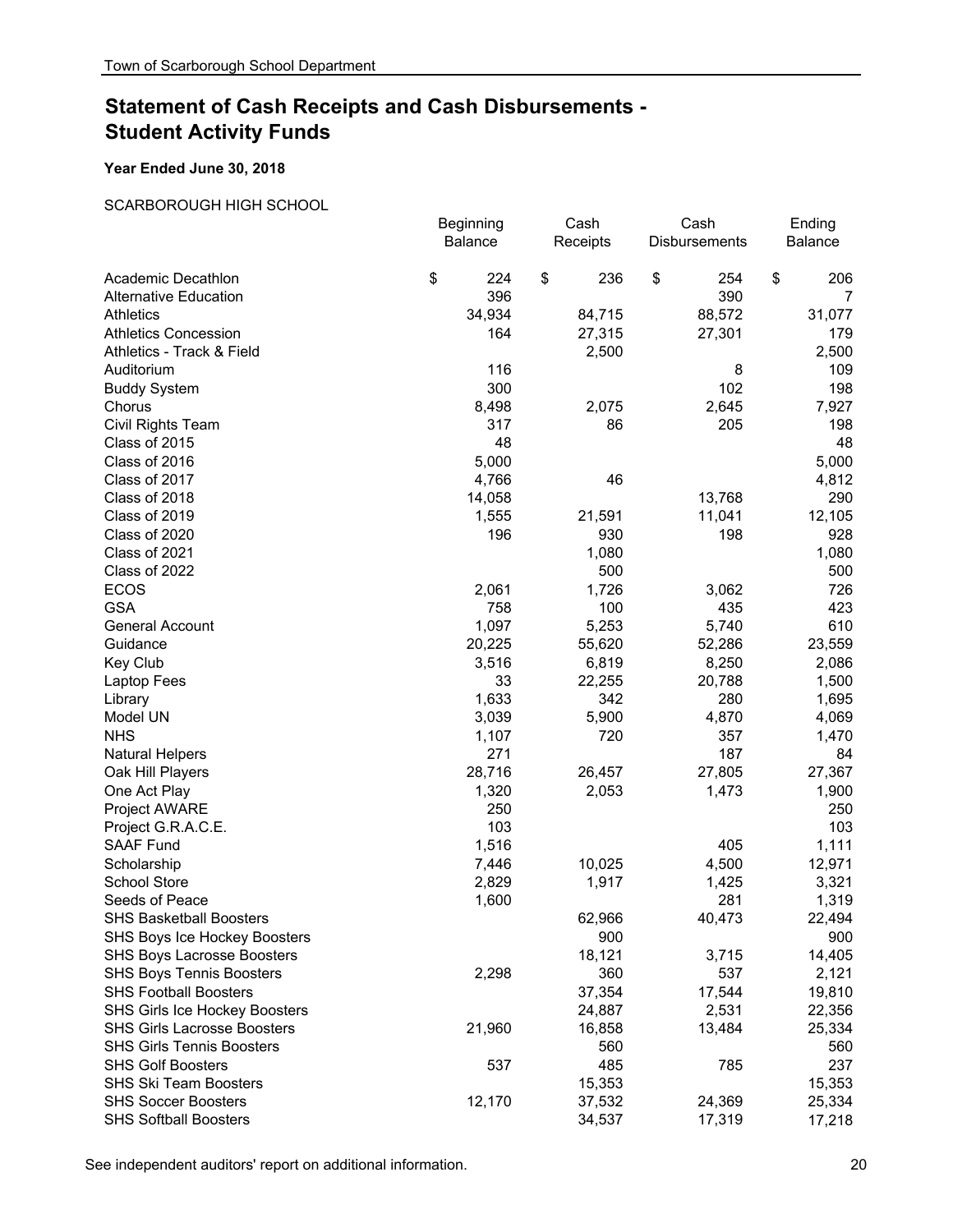## **Year Ended June 30, 2018**

#### SCARBOROUGH HIGH SCHOOL

|                                         | Beginning<br><b>Balance</b> | Cash<br>Receipts | Cash<br><b>Disbursements</b> | Ending<br><b>Balance</b> |
|-----------------------------------------|-----------------------------|------------------|------------------------------|--------------------------|
| <b>SHS Volleyball Boosters</b>          |                             | 3.050            |                              | 3,050                    |
| <b>SHS Wrestling Boosters</b>           |                             | 624              |                              | 624                      |
| <b>STEM</b>                             | 250                         |                  | 250                          |                          |
| Steven Delano Memorial Fund             | 300                         |                  |                              | 300                      |
| Storm for a Cure (was Pink Ribbon Club) | 344                         | 770              | 275                          | 839                      |
| <b>Student Art</b>                      | 189                         |                  |                              | 189                      |
| <b>Student Council</b>                  | 359                         | 68               |                              | 427                      |
| <b>Study Center</b>                     | 48,863                      | 5,770            | 1,791                        | 52,842                   |
| Sunshine Fund                           |                             | 1,502            | 1,503                        | 5                        |
| <b>Video Productions</b>                | 424                         | 57               | 335                          | 146                      |
| Yearbook                                | 87                          | 5,200            | 2,344                        | 2,944                    |
| <b>Unassigned Retained Earnings</b>     | (1,020)                     |                  |                              | (1,020)                  |
|                                         | 234,862                     | \$<br>547,215    | \$<br>403,881                | \$<br>378,195            |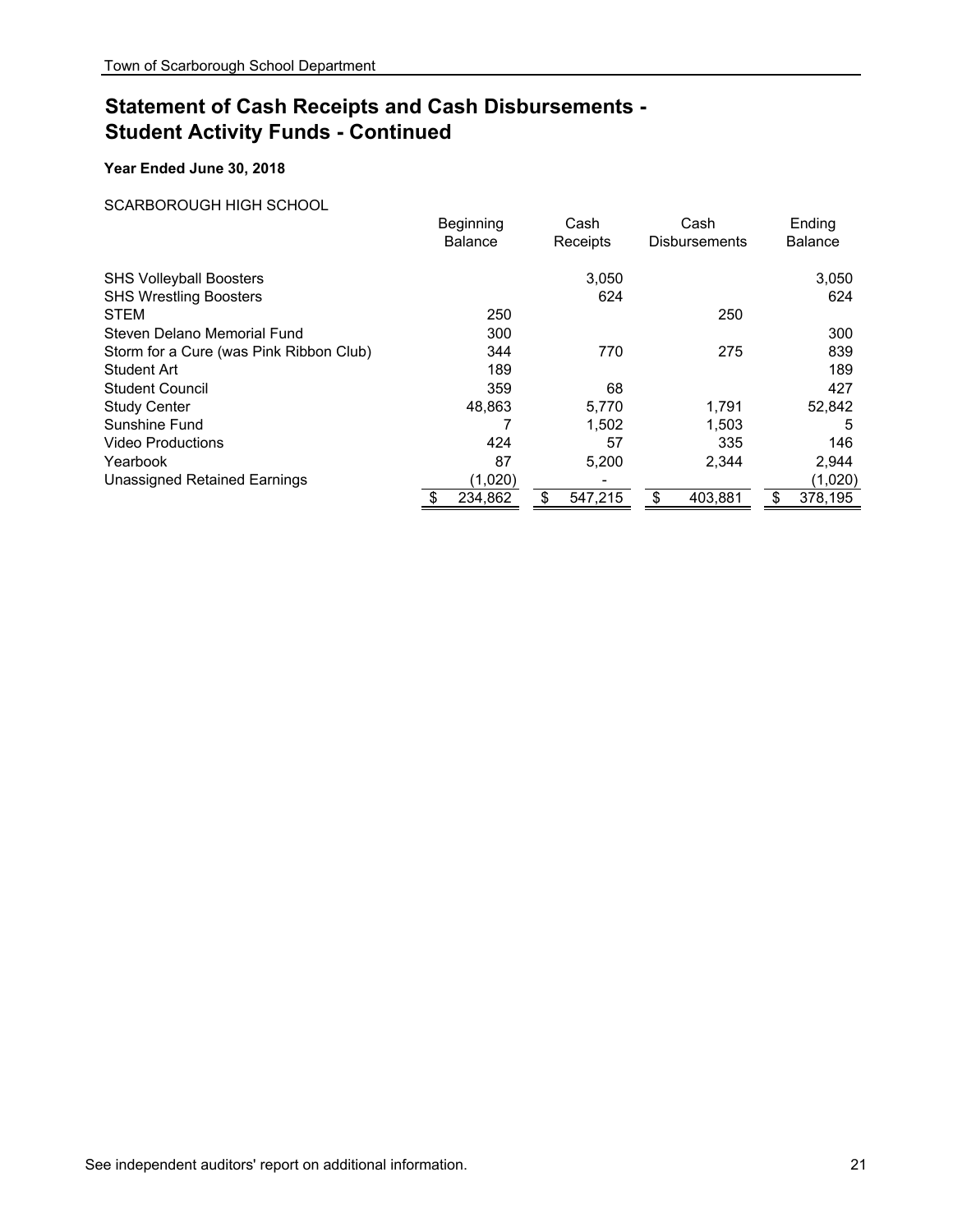#### **Year Ended June 30, 2018**

## SCARBOROUGH MIDDLE SCHOOL

|                                     | Beginning    | Cash          |                         | Cash          |                 | Ending         |
|-------------------------------------|--------------|---------------|-------------------------|---------------|-----------------|----------------|
|                                     | Balance      | Receipts      |                         | Disbursements |                 | <b>Balance</b> |
| 8th Grade Celebration               | \$<br>-      | \$<br>870     | \$                      | 789           | \$              | 81             |
| <b>Athletics</b>                    | 7            | 4,472         |                         | 2,429         |                 | 2,050          |
| Band & Music                        | 85           |               |                         |               |                 | 85             |
| Bike-a-thon                         | 266          | 8,079         |                         | 8,345         |                 |                |
| <b>Box Tops/Soup Labels</b>         | 753          | 575           |                         | 595           |                 | 733            |
| <b>Builder's Club</b>               | 620          | 939           |                         | 1,021         |                 | 539            |
| Class of 2021                       | 3,609        |               |                         | 3,609         |                 | $\blacksquare$ |
| Class of 2022                       | 1,789        | 15,718        |                         | 15,698        |                 | 1,809          |
| Class of 2023                       | 5,710        | 8,205         |                         | 11,364        |                 | 2,550          |
| Class of 2024                       |              | 18,499        |                         | 15,574        |                 | 2,924          |
| Clynk 6th Grade                     | 375          | 310           |                         |               |                 | 685            |
| Clynk 7th Grade                     | 231          | 124           |                         | 188           |                 | 167            |
| Clynk 8th Grade                     | 503          | 358           |                         | 85            |                 | 776            |
| Encore                              | 73           |               |                         |               |                 | 73             |
| <b>General Fund</b>                 | 159          | 7,004         |                         | 6,049         |                 | 1,113          |
| <b>Grants &amp; Donations</b>       | 2,691        | 358           |                         | 1,055         |                 | 1,994          |
| Grants & Donations: Math            | 902          |               |                         |               |                 | 902            |
| Health II                           | 257          | 863           |                         | 686           |                 | 435            |
| Laptops                             | 5,049        | 9,035         |                         | 8,568         |                 | 5,516          |
| Library                             | 4,367        | 5,231         |                         | 3,547         |                 | 6,050          |
| Lost Books                          | 170          |               |                         |               |                 | 170            |
| Math Team                           | 4            | 425           |                         | 425           |                 | $\overline{4}$ |
| <b>Operation Cupid</b>              | 194          | 345           |                         | 420           |                 | 119            |
| Pepsi Cola                          | 276          | 81            |                         |               |                 | 357            |
| Project G.R.A.C.E.                  | 202          |               |                         |               |                 | 202            |
| Read-a-thon                         | 91           | 10,908        |                         | 10,926        |                 | 72             |
| <b>Red Storm Strikes Out Cancer</b> |              | 6,456         |                         | 6,455         |                 | 1              |
| <b>School Store</b>                 | 1,772        |               |                         |               |                 | 1,772          |
| <b>STEM</b>                         | 216          |               |                         |               |                 | 216            |
| Student Advocacy                    | 502          | 380           |                         | 424           |                 | 458            |
| <b>Student Council</b>              | 592          | 1,603         |                         | 1,087         |                 | 1,109          |
| Sunshine Fund                       | 0            | 1,008         |                         | 984           |                 | 24             |
| <b>Theater Team</b>                 | 11,322       | 8,085         |                         | 6,378         |                 | 13,030         |
| Wellness                            | 34           | 3,967         |                         | 2,503         |                 | 1,497          |
| Yearbook                            | 3,176        | 4,686         |                         |               |                 | 7,862          |
|                                     | \$<br>45,998 | \$<br>118,584 | $\overline{\mathbf{S}}$ | 109,206       | $\overline{\$}$ | 55,376         |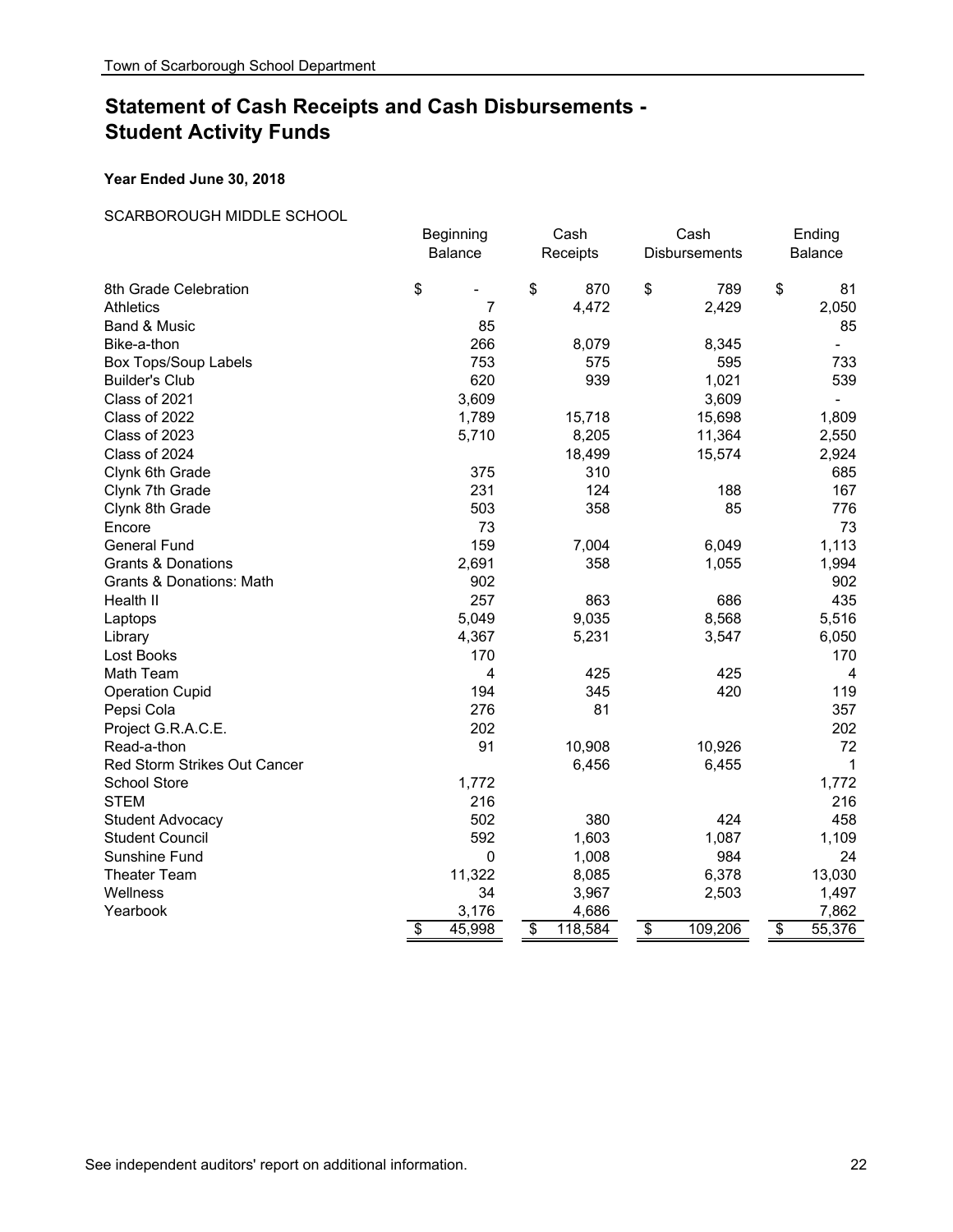## **Year Ended June 30, 2018**

## WENTWORTH INTERMEDIATE SCHOOL

|                          | Beginning<br><b>Balance</b> | Cash<br>Receipts |        | Cash<br><b>Disbursements</b> |        | Ending<br><b>Balance</b> |        |
|--------------------------|-----------------------------|------------------|--------|------------------------------|--------|--------------------------|--------|
| Clynk Schoolwide         | \$<br>1,279                 | \$               | 656    | \$                           |        | \$                       | 1,935  |
| 3rd Grade Field Trip     | 268                         |                  | 1,611  |                              | 1,197  |                          | 682    |
| 4th Grade Field Trip     | 1,218                       |                  | 5,172  |                              | 6,390  |                          |        |
| 5th Grade Field Trip     | 1,278                       |                  | 3,736  |                              | 4,590  |                          | 424    |
| Garden - Stuart          | 4,299                       |                  | 3,157  |                              | 5,286  |                          | 2,171  |
| General                  | 13,791                      |                  | 3,700  |                              | 5,336  |                          | 12,155 |
| Laptops                  | 500                         |                  | 4,360  |                              | 4,330  |                          | 530    |
| Library                  | 5,260                       |                  | 9,595  |                              | 10,986 |                          | 3,869  |
| Music                    |                             |                  | 905    |                              | 905    |                          |        |
| Sunshine Fund            | 469                         |                  | 1,492  |                              | 1,956  |                          | 5      |
| Wolf Den School Store    |                             |                  | 2,139  |                              | 758    |                          | 1,381  |
| Yearbooks                | 1,051                       |                  | 3,311  |                              | 3,067  |                          | 1,295  |
| <b>Unassigned Credit</b> | 3,683                       |                  |        |                              |        |                          | 3,683  |
|                          | \$<br>33,096                | \$               | 39,834 | \$                           | 44,800 | \$                       | 28,130 |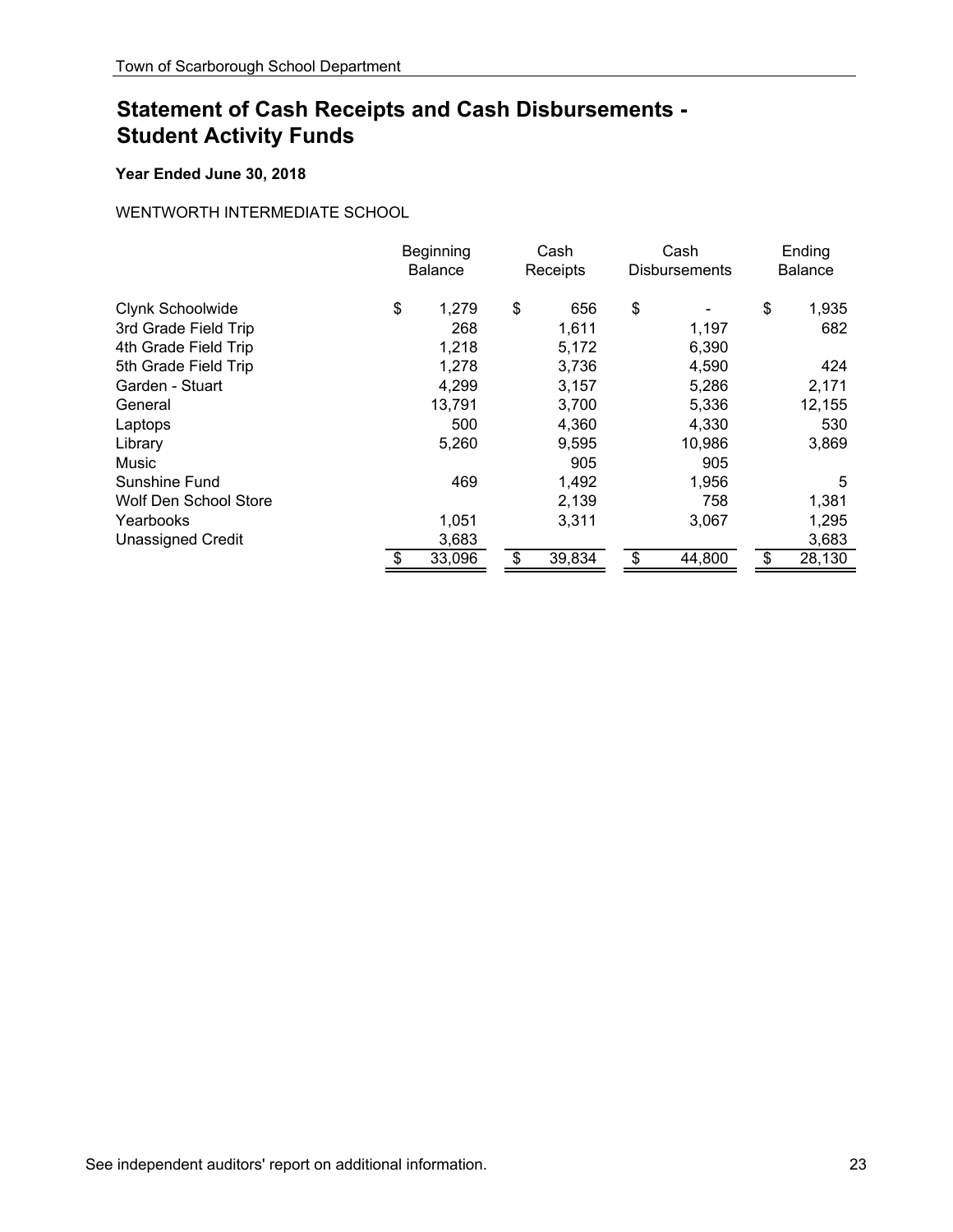**Year Ended June 30, 2018**

## EIGHT CORNERS SCHOOL

| <b>Beginning Balance</b>   | \$<br>7,090 |
|----------------------------|-------------|
| <b>Receipts:</b>           |             |
| Library                    | 1,063       |
| <b>Miscellaneous</b>       | 3,612       |
| <b>Office Supplies</b>     | 120         |
| <b>Staff Enrichment</b>    | 513         |
| <b>Student Enrichment</b>  | 2,279       |
| Sunshine Fund              | 437         |
| <b>Total Receipts</b>      | 8,024       |
| <b>Disbursements:</b>      |             |
| Library                    | 2,249       |
| Miscellaneous              | 3,171       |
| <b>Office Supplies</b>     | 20          |
| <b>Staff Enrichment</b>    | 419         |
| <b>Student Enrichment</b>  | 1,679       |
| Sunshine Fund              | 398         |
| <b>Total Disbursements</b> | 7,936       |
|                            |             |
| <b>Ending Balance</b>      | 7,178       |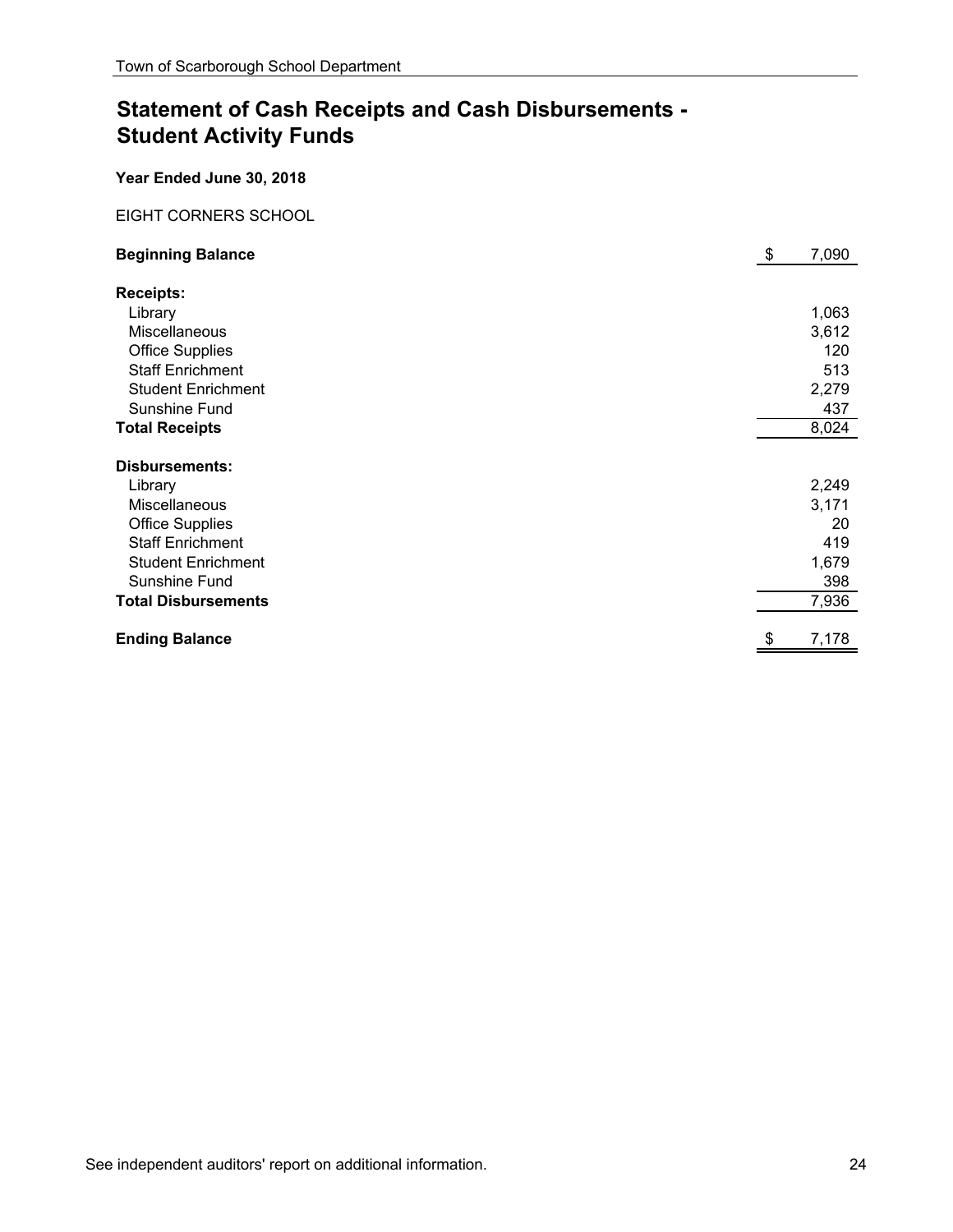**Year Ended June 30, 2018**

## BLUE POINT SCHOOL

| <b>Beginning Balance</b>   | \$  | 5,134 |
|----------------------------|-----|-------|
| <b>Receipts:</b>           |     |       |
| General                    |     | 2,617 |
| Library                    |     | 956   |
| Sunshine Fund              |     | 180   |
| <b>Total Receipts</b>      |     | 3,753 |
| <b>Disbursements:</b>      |     |       |
| General                    |     | 1,550 |
| Library                    |     | 1,649 |
| <b>PTA</b>                 |     | 200   |
| Sunshine Fund              |     | 75    |
| <b>Total Disbursements</b> |     | 3,474 |
| <b>Ending Balance</b>      | \$. | 5,413 |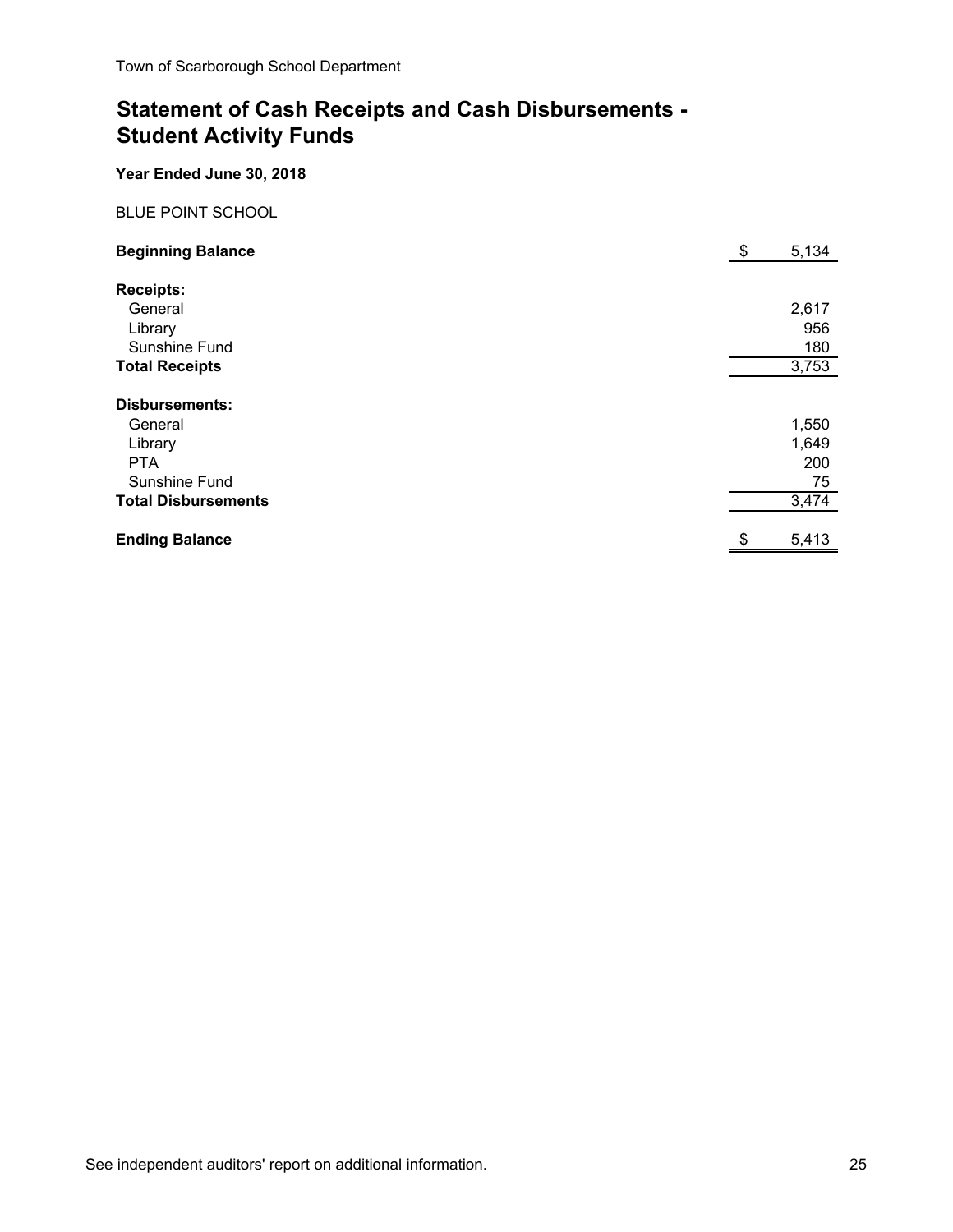**Year Ended June 30, 2018**

PLEASANT HILL

| <b>Beginning Balance</b>   | \$<br>6,973 |
|----------------------------|-------------|
| <b>Receipts:</b>           |             |
| <b>Clynk Bottle Drives</b> | 1,023       |
| <b>Field Trips</b>         | 88          |
| General                    | 2,349       |
| Library                    | 962         |
| Wellness                   | 250         |
| <b>Total Receipts</b>      | 4,672       |
| <b>Disbursements:</b>      |             |
| <b>Clynk Bottle Drives</b> | 795         |
| <b>Field Trips</b>         | 88          |
| General                    | 771         |
| Library                    | 736         |
| Playground (PTA)           | 1,270       |
| Wellness                   | 255         |
| <b>Total Disbursements</b> | 3,915       |
|                            |             |
| <b>Ending Balance</b>      | 7,730       |
|                            |             |